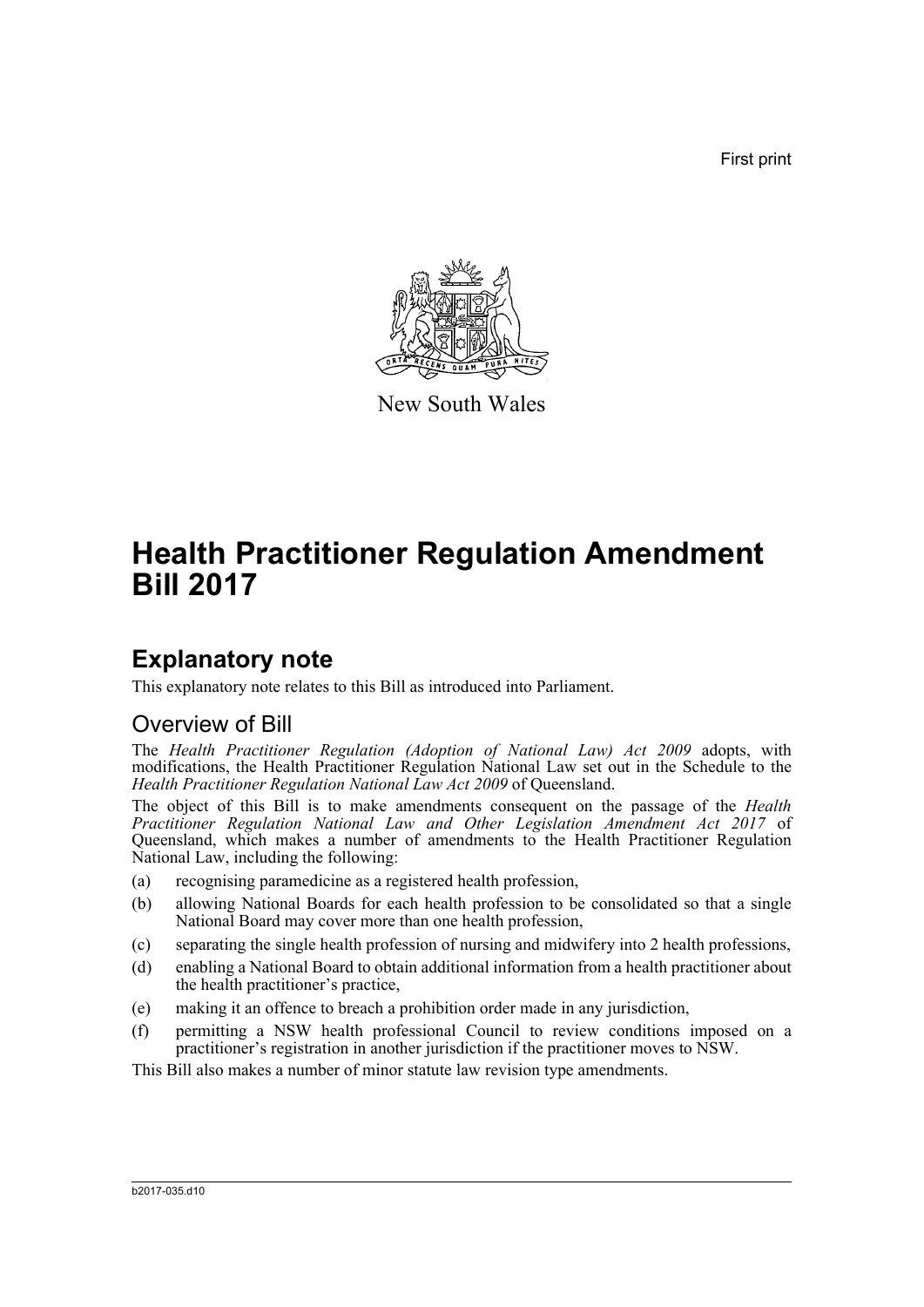## Outline of provisions

**Clause 1** sets out the name (also called the short title) of the proposed Act.

**Clause 2** provides for the commencement of the proposed Act on a day or days to be appointed by proclamation.

### **Schedule 1 Amendment of Health Practitioner Regulation (Adoption of National Law) Act 2009 No 86**

**Schedule 1 [2]** removes a new definition of *prohibition order* that is inserted into the Health Practitioner Regulation National Law (the *National Law*) by the *Health Practitioner Regulation National Law and Other Legislation Amendment Act 2017* of Queensland (the *Queensland amendment Act*). The National Law as adopted and modified in New South Wales (the *National Law (NSW)*) already contains a local definition of that term. **Schedule 1 [1]** makes a consequential amendment.

**Schedule 1 [3]** establishes the Paramedicine Council of New South Wales for the paramedicine health profession. **Schedule 1 [8]** includes a transitional provision to enable the Secretary of the Ministry of Health to set the amount for the complaints element of a registration fee paid by paramedics until such time as the Paramedicine Council determines that amount.

Section 127A of the National Law, which was inserted by the Queensland amendment Act, permits a review body of a jurisdiction that does not participate in the health, performance and conduct processes of the National Law (which includes New South Wales) to change or review conditions and undertakings imposed on, or given by, health practitioners under those processes. **Schedule 1 [4]** declares each Council for a health profession to be the review body in respect of health practitioners in that health profession and sets out the things that a review body may do following its inquiry into the relevant matter. **Schedule 1 [5]** makes a consequential amendment. **Schedule 1 [6]** provides for a review of decisions of the review body.

**Schedule 1 [7]** updates a provision that is included in New South Wales modifications to the National Law (but that is on the same terms as a provision of the National Law) to mirror changes made to that National Law provision by the Queensland amendment Act.

### **Schedule 2 Amendment of Health Care Complaints Act 1993 No 105**

**Schedule 2 [1]** is consequential on the proposed amendments in Schedule 4, which defines all health practitioners registered under the National Law and omits a definition of the *Health Practitioner Regulation National Law*. The proposed amendment also simplifies and expands the definitions of *professional council* and *registration authority* and includes definitions of *registered health practitioner* and *student* that have the same meanings as in the National Law (NSW). **Schedule 2 [2] and [4]–[6]** make consequential amendments.

**Schedule 2 [7]** re-enacts a provision to take account of the definition of *registered health practitioner* (inserted by Schedule 2 [1]) and to clarify which bodies can order that a statement of a decision not be made publicly available or disseminated.

**Schedule 2 [8]** inserts a savings provision to provide for complaints made against a paramedic before the paramedic was required to be registered under the National Law.

**Schedule 2 [3]** corrects a reference to the National Law (NSW).

## **Schedule 3 Amendment of Health Services Act 1997 No 154**

**Schedule 3 [1]** omits a Part that created an offence if a person who is not a paramedic held himself or herself out to be a paramedic. This is no longer necessary as paramedics will now be health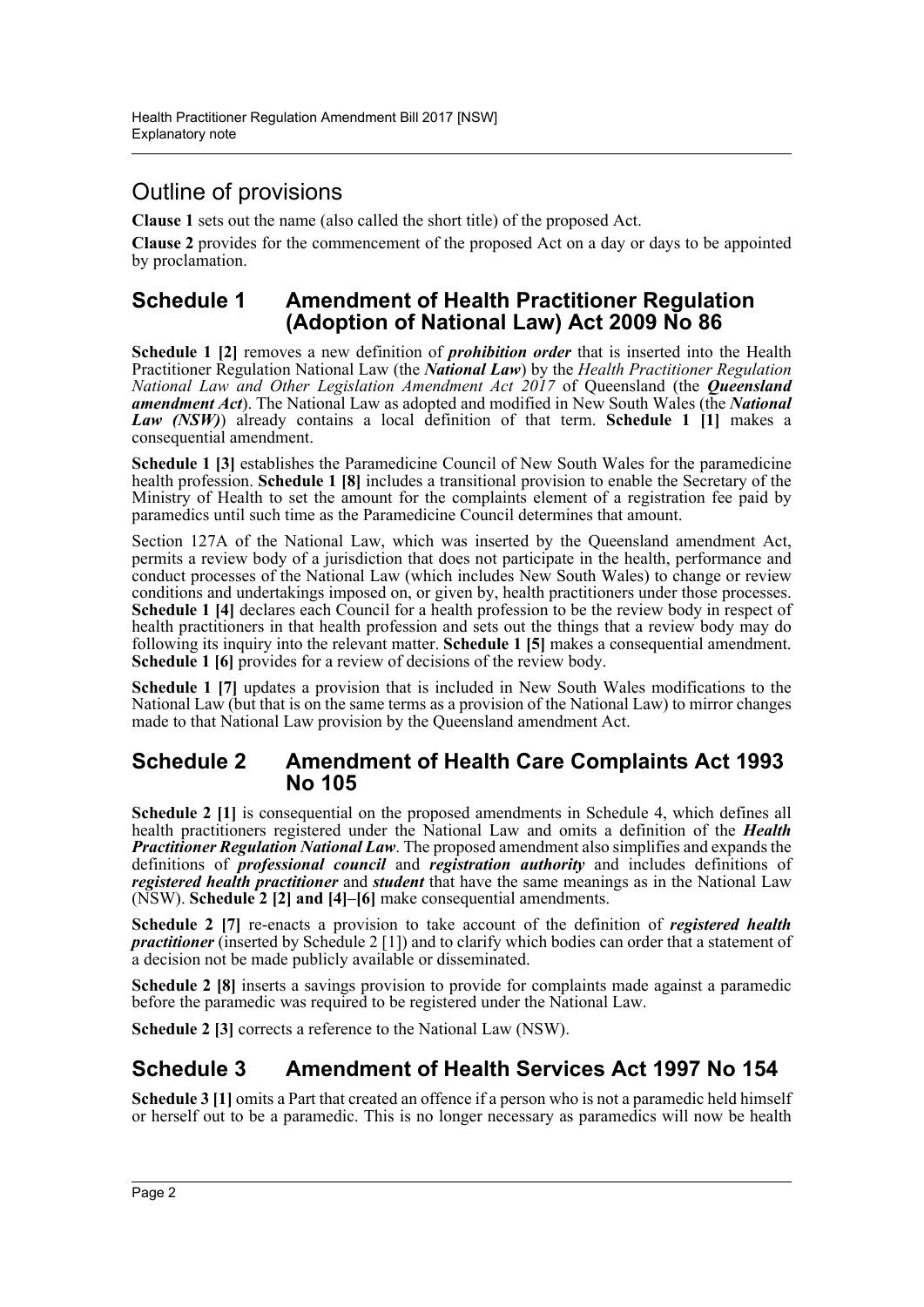practitioners registered under the National Law and that Law prevents persons improperly holding themselves out to be health practitioners.

**Schedule 3 [2]** corrects a reference to the National Law (NSW).

**Schedule 3 [3]** updates a provision requiring the chief executive of a public health organisation to report professional misconduct and unsatisfactory professional conduct by a health practitioner in a health profession to the Council for the health profession. This ensures that the provision applies to all current Councils (including the Paramedicine Council of New South Wales) and the provision will also apply to any new Councils that are established without the need for further amendment. The proposed amendment also provides that the Ambulance Service of NSW is taken to be a public health organisation for the purposes of the duty to report professional misconduct and unsatisfactory professional conduct by a health practitioner such as a paramedic.

## **Schedule 4 Amendment of Interpretation Act 1987 No 15**

The *Interpretation Act 1987* contains a number of definitions that apply to all Acts and instruments in New South Wales. These include definitions of various kinds of health practitioner. **Schedule 4 [1] and [2]** remove these definitions and instead insert a generic definition that applies in respect of all health practitioners registered under the National Law. This avoids the need to make consequential amendments in the future if further health professions are added under the National Law or if the name of a health profession is changed. **Schedule 4 [1]** also removes a definition of *Health Practitioner Regulation National Law* as this definition is only necessary for the purposes of a small number of Acts and instruments and will now be defined in those places where it is used.

### **Schedule 5 Consequential amendment of other Acts and instruments**

**Schedule 5** amends a number of Acts and instruments as a consequence of the proposed amendments in Schedules 1–4 and to make some minor statute law revision type amendments.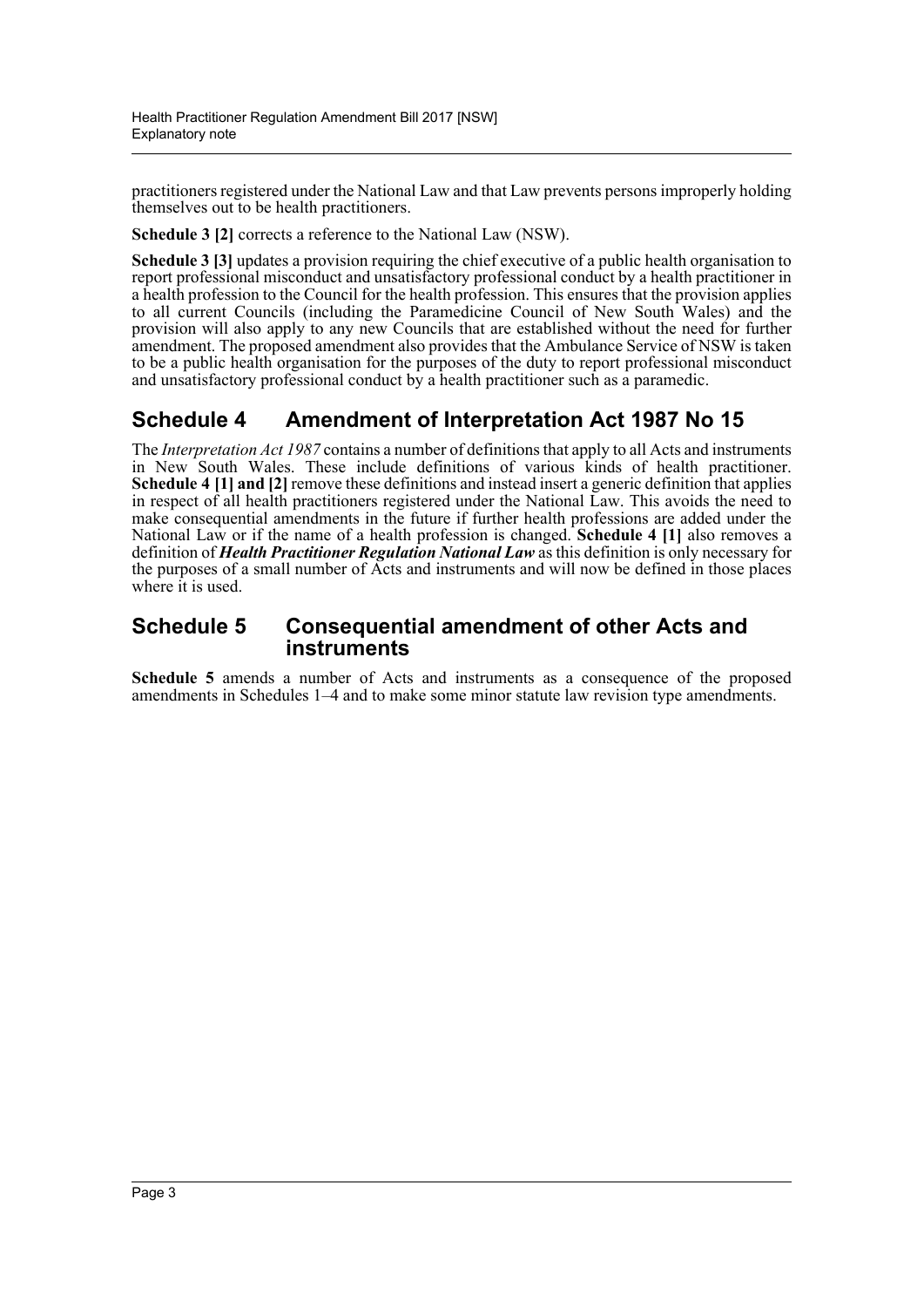First print



New South Wales

# **Health Practitioner Regulation Amendment Bill 2017**

# **Contents**

Page [1 Name of Act 2](#page-5-0) [2 Commencement 2](#page-5-1) 2 **Schedule 1** Amendment of Health Practitioner Regulation (Adoption of National [Law\) Act 2009 No 86 3](#page-6-0) **[Schedule 2 Amendment of Health Care Complaints Act 1993 No 105 6](#page-9-0) [Schedule 3 Amendment of Health Services Act 1997 No 154 8](#page-11-0) Schedule 4** Amendment of Interpretation Act 1987 No 15 9 **[Schedule 5 Consequential amendment of other Acts and instruments](#page-13-0) 10**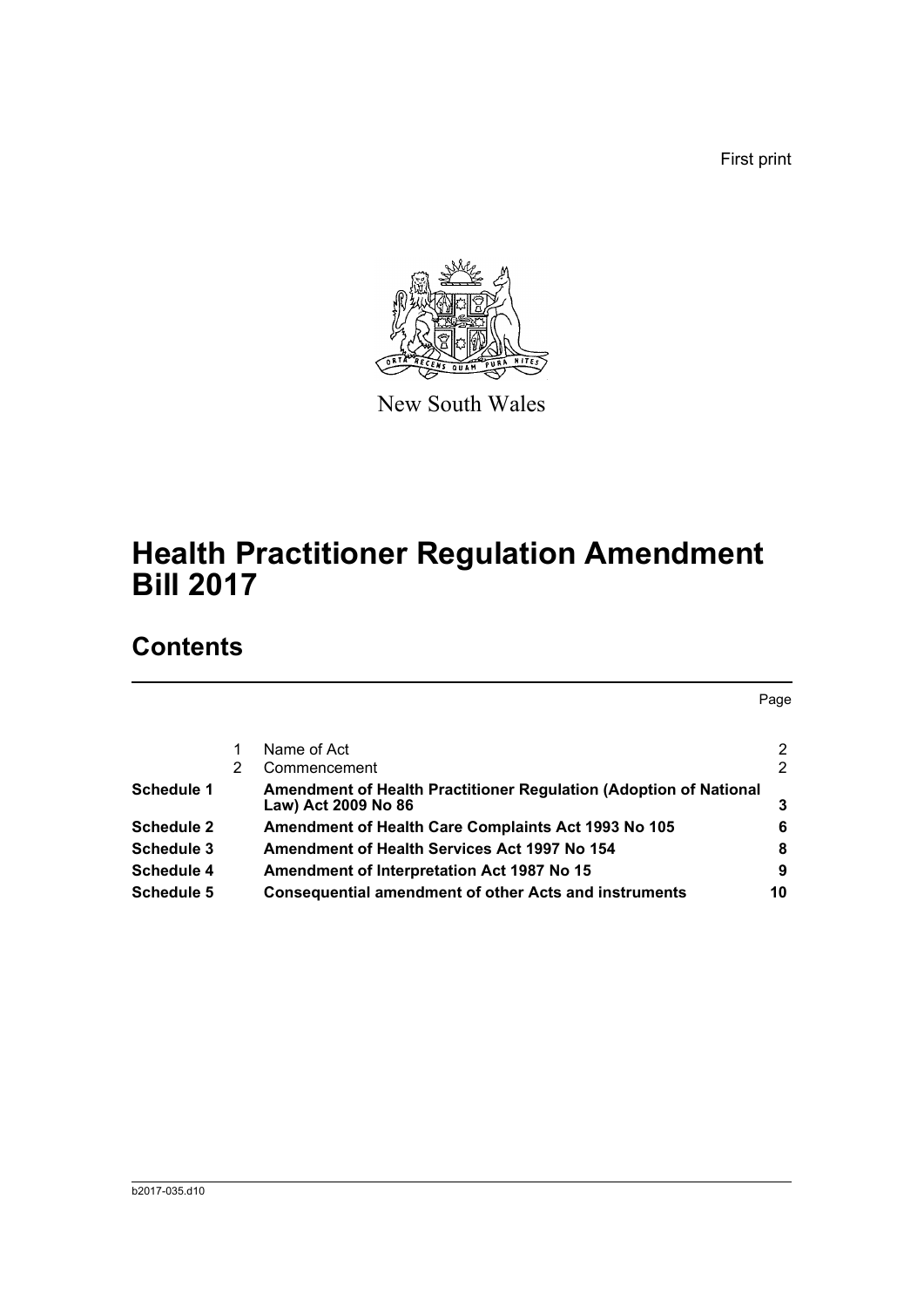

New South Wales

# **Health Practitioner Regulation Amendment Bill 2017**

No , 2017

### **A Bill for**

An Act to amend the *Health Practitioner Regulation (Adoption of National Law) Act 2009* consequential on changes made to the Health Practitioner Regulation National Law by the *Health Practitioner Regulation National Law and Other Legislation Amendment Act 2017* of Queensland; and for other purposes.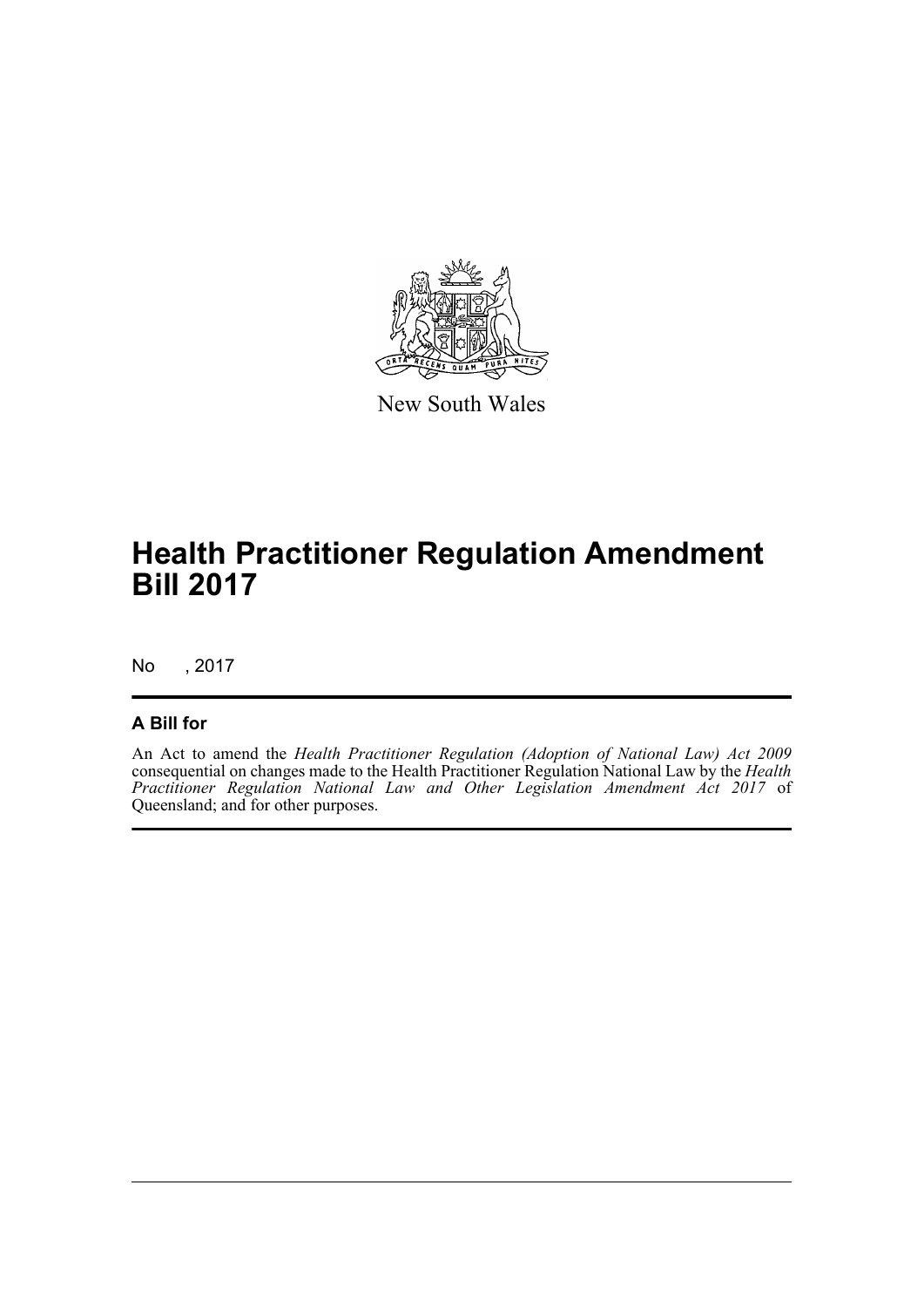<span id="page-5-0"></span>

| The Legislature of New South Wales enacts: |  |
|--------------------------------------------|--|
| 1 Name of Act                              |  |

| This Act is the Health Practitioner Regulation Amendment Act 2017. |  |
|--------------------------------------------------------------------|--|
|                                                                    |  |

#### <span id="page-5-1"></span>**2 Commencement** 4

This Act commences on a day or days to be appointed by proclamation. 5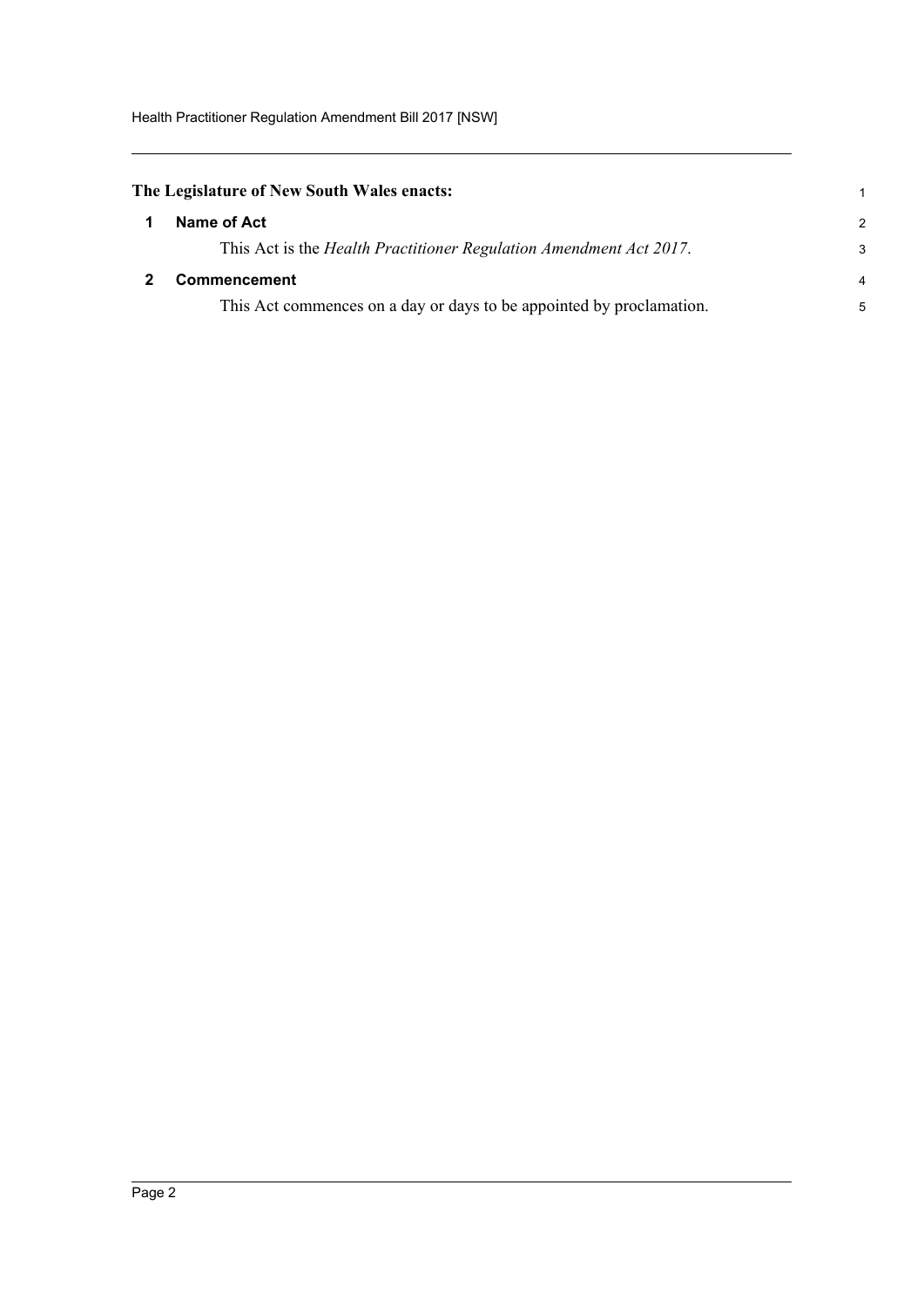<span id="page-6-0"></span>

|       | <b>Schedule 1</b> |                |                               |     | <b>Amendment of Health Practitioner Regulation</b><br>(Adoption of National Law) Act 2009 No 86                                                                                                    | 1<br>$\overline{2}$ |
|-------|-------------------|----------------|-------------------------------|-----|----------------------------------------------------------------------------------------------------------------------------------------------------------------------------------------------------|---------------------|
| [1]   |                   |                |                               |     | Schedule 1 Modification of Health Practitioner Regulation National Law                                                                                                                             | 3                   |
|       |                   |                |                               |     | Insert " <i>prohibition order</i> ," after " <i>professional misconduct</i> ," in item [1].                                                                                                        | 4                   |
| $[2]$ |                   | Schedule 1 [2] |                               |     |                                                                                                                                                                                                    | 5                   |
|       |                   |                | Insert in alphabetical order: |     |                                                                                                                                                                                                    | 6                   |
|       |                   |                |                               |     | <i>prohibition</i> order                                                                                                                                                                           | $\overline{7}$      |
|       |                   |                |                               |     | Note. This definition is not applicable to New South Wales.                                                                                                                                        | 8                   |
| [3]   |                   |                |                               |     | Schedule 1 [8], section 41B (1)                                                                                                                                                                    | 9                   |
|       |                   |                |                               |     | Insert in alphabetical order in the Table to the subsection:                                                                                                                                       | 10                  |
|       |                   |                |                               |     | Paramedicine Council of New South Wales<br>paramedicine                                                                                                                                            |                     |
| [4]   |                   |                | Schedule 1 [10A]              |     |                                                                                                                                                                                                    | 11                  |
|       |                   |                | Insert after Schedule 1 [10]: |     |                                                                                                                                                                                                    | 12                  |
|       | [10A]             |                | <b>Section 127AA</b>          |     |                                                                                                                                                                                                    | 13                  |
|       |                   |                |                               |     | Insert after section 127A:                                                                                                                                                                         | 14                  |
|       |                   | <b>127AA</b>   |                               |     | Council to be review body for purposes of section 127A [NSW]                                                                                                                                       | 15                  |
|       |                   |                | (1)                           |     | The Council for the health profession in which the relevant practitioner<br>or student is registered is declared to be the review body for the<br>purposes of section 127A.                        | 16<br>17<br>18      |
|       |                   |                | (2)                           |     | A Council, in deciding a matter referred to it under section 127A, must<br>do so in accordance with this section.                                                                                  | 19<br>20            |
|       |                   |                | (3)                           |     | A Council may inquire into and decide the matter on its own motion or<br>on the application of the relevant practitioner or student.                                                               | 21<br>22            |
|       |                   |                | (4)                           |     | An application may not be made—                                                                                                                                                                    | 23                  |
|       |                   |                |                               | (a) | while the terms of the condition or undertaking provide that an<br>application for review may not be made; or                                                                                      | 24<br>25            |
|       |                   |                |                               | (b) | while an appeal to the Tribunal or the Supreme Court in respect<br>of the same matter is pending.                                                                                                  | 26<br>27            |
|       |                   |                | (5)                           |     | A Council, following its inquiry into a matter, may do any of the<br>following-                                                                                                                    | 28<br>29            |
|       |                   |                |                               | (a) | in the case of an inquiry initiated by an application, dismiss the<br>application;                                                                                                                 | 30<br>31            |
|       |                   |                |                               | (b) | in the case of an inquiry initiated by the Council, decide to do<br>nothing;                                                                                                                       | 32<br>33            |
|       |                   |                |                               | (c) | in the case of an inquiry in relation to an undertaking, decide to<br>revoke the undertaking or revoke the undertaking and impose a<br>condition on similar or different terms as the undertaking; | 34<br>35<br>36      |
|       |                   |                |                               | (d) | in the case of an inquiry in relation to a condition, decide to<br>remove the condition, change the condition or remove the<br>condition and impose a new condition.                               | 37<br>38<br>39      |
|       |                   |                |                               |     | Note. This section is an additional New South Wales provision.                                                                                                                                     | 40                  |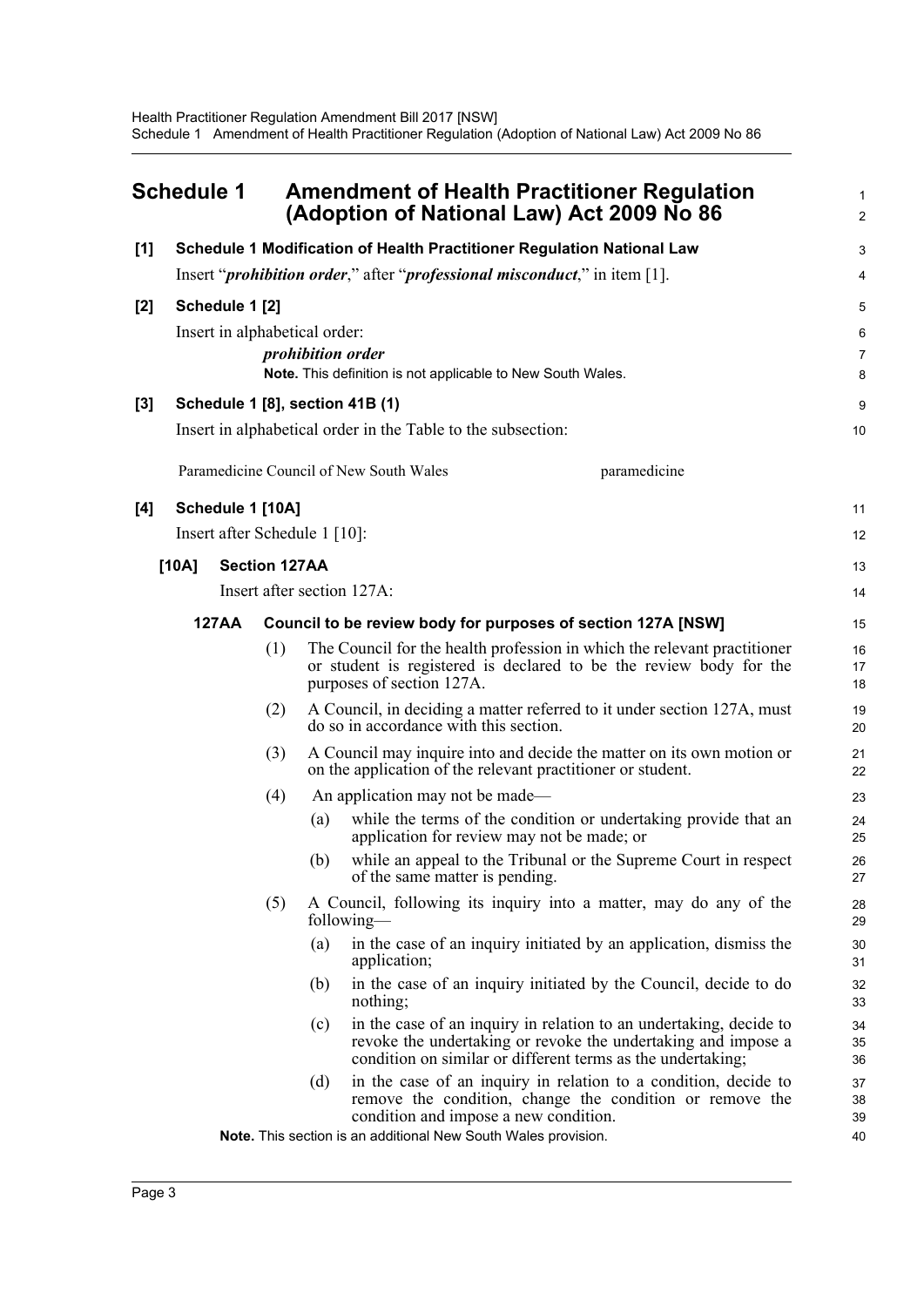| [5]   |      |                 |     | Schedule 1 [15], section 159 (1) (b)                                                                                                                                                                                                                                                                                                                                                                                                                    | $\mathbf{1}$                     |
|-------|------|-----------------|-----|---------------------------------------------------------------------------------------------------------------------------------------------------------------------------------------------------------------------------------------------------------------------------------------------------------------------------------------------------------------------------------------------------------------------------------------------------------|----------------------------------|
|       |      |                 |     | Insert "section 127AA or" after "under".                                                                                                                                                                                                                                                                                                                                                                                                                | $\overline{2}$                   |
| [6]   |      |                 |     | Schedule 1 [15], section 163A (4)                                                                                                                                                                                                                                                                                                                                                                                                                       | $\sqrt{3}$                       |
|       |      |                 |     | Omit "Court." from paragraph (e) of the definition of <i>decision-making entity</i> .                                                                                                                                                                                                                                                                                                                                                                   | 4                                |
|       |      | Insert instead: |     |                                                                                                                                                                                                                                                                                                                                                                                                                                                         | 5                                |
|       |      |                 |     | Court;                                                                                                                                                                                                                                                                                                                                                                                                                                                  | $\,6\,$                          |
|       |      |                 | (f) | a review body in New South Wales, when deciding a matter under<br>section 127A.                                                                                                                                                                                                                                                                                                                                                                         | $\overline{7}$<br>8              |
| $[7]$ |      |                 |     | Schedule 1 [15], section 176B                                                                                                                                                                                                                                                                                                                                                                                                                           | 9                                |
|       |      |                 |     | Omit the section. Insert instead:                                                                                                                                                                                                                                                                                                                                                                                                                       | 10                               |
|       | 176B |                 |     | National Board to give notice to registered health practitioner's employer and<br>other entities [NSW]                                                                                                                                                                                                                                                                                                                                                  | 11<br>12                         |
|       |      | (1)             |     | This section applies if—                                                                                                                                                                                                                                                                                                                                                                                                                                | 13                               |
|       |      |                 | (a) | a National Board-                                                                                                                                                                                                                                                                                                                                                                                                                                       | 14                               |
|       |      |                 |     | decides to take health, conduct or performance action against a<br>(i)<br>registered health practitioner; or                                                                                                                                                                                                                                                                                                                                            | 15<br>16                         |
|       |      |                 |     | receives notice from an adjudication body that the adjudication<br>(i)<br>body has decided to take health, conduct or performance action<br>against a registered health practitioner; or                                                                                                                                                                                                                                                                | 17<br>18<br>19                   |
|       |      |                 |     | receives notice from a co-regulatory authority that an<br>(iii)<br>adjudication body in the co-regulatory jurisdiction has decided to<br>take health, conduct or performance action against a registered<br>health practitioner; and                                                                                                                                                                                                                    | 20<br>21<br>22<br>23             |
|       |      |                 | (b) | the National Board has been given practice information under<br>section 132 or becomes aware of practice information it should have<br>been given under that section.                                                                                                                                                                                                                                                                                   | 24<br>25<br>26                   |
|       |      | (2)             |     | The National Board, as soon as practicable after making the decision or<br>receiving the notice-                                                                                                                                                                                                                                                                                                                                                        | 27<br>28                         |
|       |      |                 | (a) | if the practice information given to the Board, or of which the Board<br>becomes aware, is information referred to in paragraph (a) of the<br>definition of <i>practice information</i> in section 132 (4) and includes the<br>names of other registered health practitioners—may give written notice<br>to each of those practitioners of the decision to take health, conduct or<br>performance action against the registered health practitioner; or | 29<br>30<br>31<br>32<br>33<br>34 |
|       |      |                 | (b) | if the practice information given to the Board, or of which the Board<br>becomes aware, is information referred to in paragraph $(c)$ or $(d)$ of the<br>definition of <i>practice information</i> in section $132$ (4) and includes the<br>name of an entity—must give written notice to the entity of the decision<br>to take health, conduct or performance action against the registered<br>health practitioner.                                    | 35<br>36<br>37<br>38<br>39<br>40 |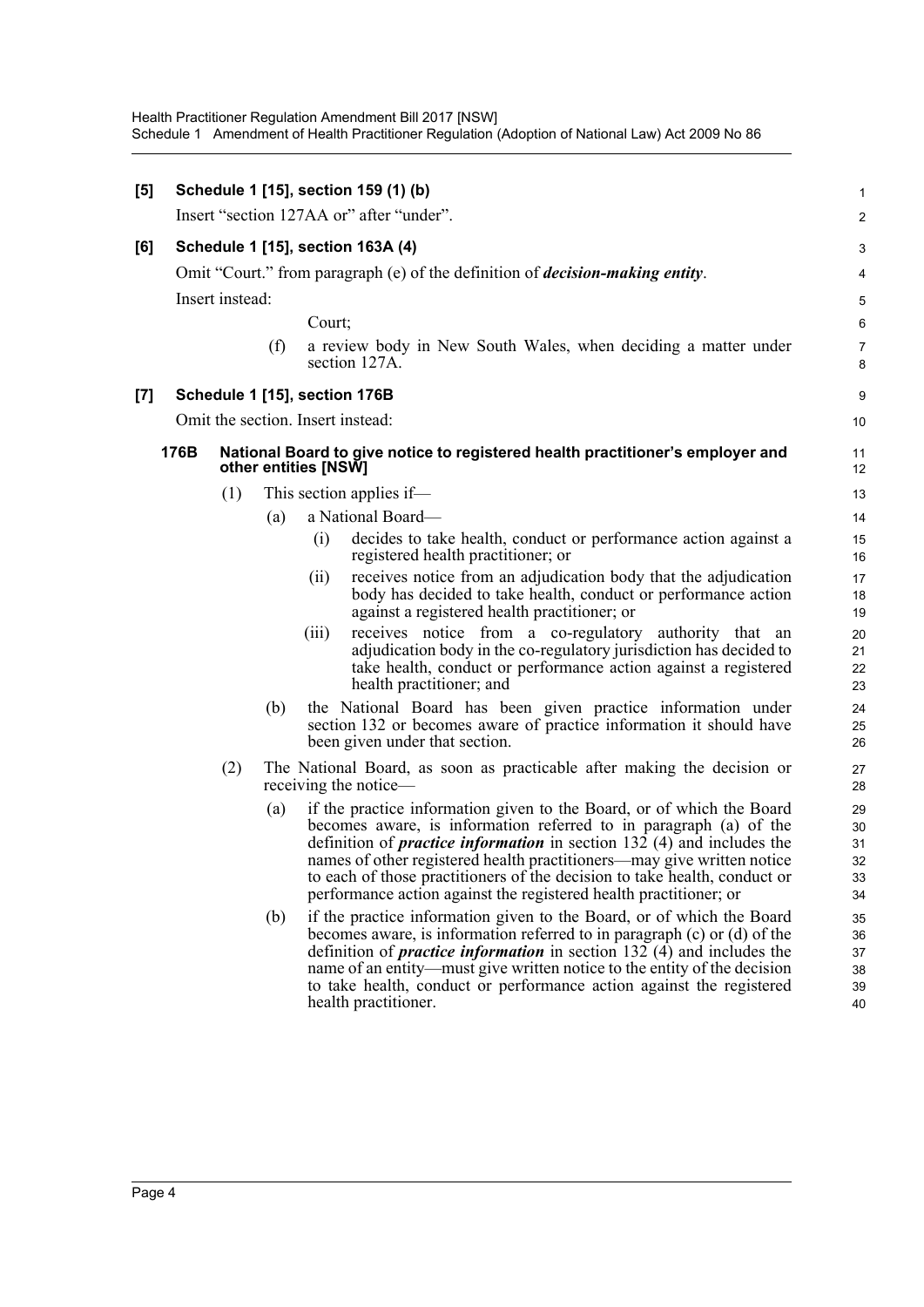| [8] | Schedule 1 [25], Schedule 5A<br>Insert after clause 37: |                                                                                                                  |                          |  |  |
|-----|---------------------------------------------------------|------------------------------------------------------------------------------------------------------------------|--------------------------|--|--|
|     | Part 8                                                  | <b>Provision consequent on enactment of Health</b><br><b>Practitioner Regulation Amendment Act 2017</b><br>[NSW] | 3<br>$\overline{4}$<br>5 |  |  |
|     | 38                                                      | Setting of inaugural fee by Secretary for paramedicine [NSW]                                                     | 6                        |  |  |
|     |                                                         | Until such time as the amount of the complaints element for registration fees                                    | $\overline{7}$           |  |  |
|     |                                                         | payable by paramedics is first set in accordance with section 26A of the Law,                                    | 8                        |  |  |
|     |                                                         | the Secretary of the Ministry of Health may instead set the amount.                                              | 9                        |  |  |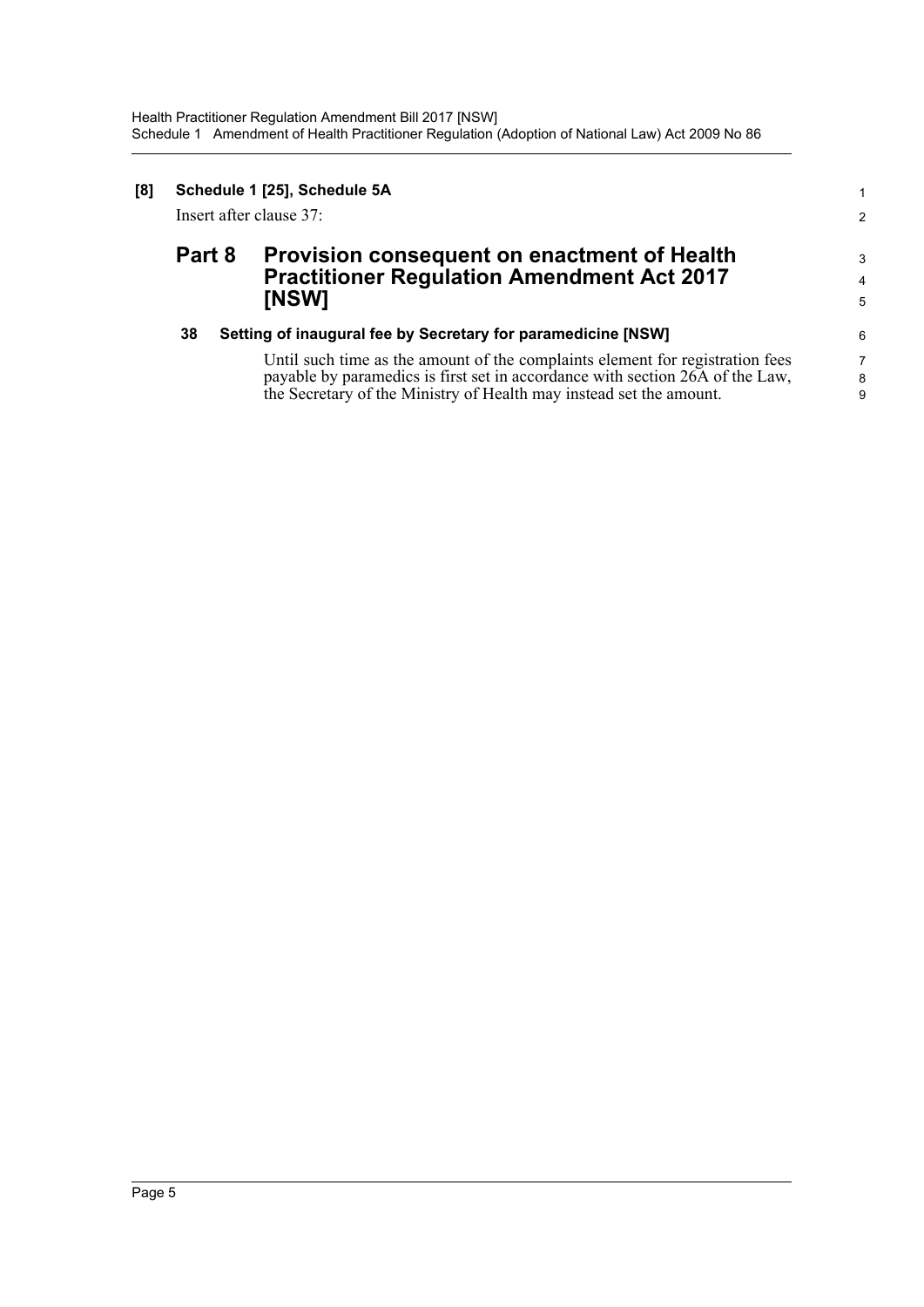### <span id="page-9-0"></span>**Schedule 2 •• Amendment of Health Care Complaints Act 1993 No 105** <sup>2</sup>

#### **[1] Section 4 Definitions** 3

Omit the definitions of *chiropractor*, *dental hygienist*, *dental prosthetist*, *dental therapist*, 4 *oral health therapist*, *osteopath*, *professional council* and *registration authority*. 5

Insert in alphabetical order: 6

#### *Health Practitioner Regulation National Law* means: 7

- the Health Practitioner Regulation National Law: 8
	- (i) as in force from time to time, set out in the Schedule to the *Health* 9 *Practitioner Regulation National Law Act 2009* of Queensland, and 11

 $1<sub>0</sub>$ 

18

17 16

20

24

23 22

26

- (ii) as it applies (including with any modifications) as a law of New 12 South Wales or another State or Territory, or 13
- (b) 14 the law of another State or Territory that substantially corresponds to the law referred to in paragraph (a). 15

*professional council* means, in relation to a health practitioner in a health profession for which a Council is established under section 41B of the *Health Practitioner Regulation National Law (NSW)*, the Council for that health profession. 19

*registered health practitioner* has the same meaning as in the *Health Practitioner Regulation National Law (NSW)*. 21

*registration authority* means, in relation to a health practitioner in a health profession for which a National Board (within the meaning of the *Health Practitioner Regulation National Law (NSW)*) is provided—that National Board. 25

*student* has the same meaning as in the *Health Practitioner Regulation National Law (NSW)*. 27

#### **[2] Section 10 Notifying professional councils of complaints** 28

Omit "registered under the Health Practitioner Regulation National Law" from 29 section  $10(1)$ . 30

Insert instead "a registered health practitioner". 31

#### **[3] Sections 14 and 22A (1) (b) (i)** 32

Omit "Health Practitioner Regulation National Law" wherever occurring. 33

Insert instead "*Health Practitioner Regulation National Law (NSW)*". 34

#### **[4] Section 30 Expert assistance** 35

Omit "a person registered under the Health Practitioner Regulation National Law" from 36 section  $30(1)$ . 37

Insert instead "a registered health practitioner". 38

#### **[5] Section 34 Search warrant** 39

Omit "registered under the Health Practitioner Regulation National Law" from 40 section  $34(2)$ . 41

Insert instead "a registered health practitioner or a student". 42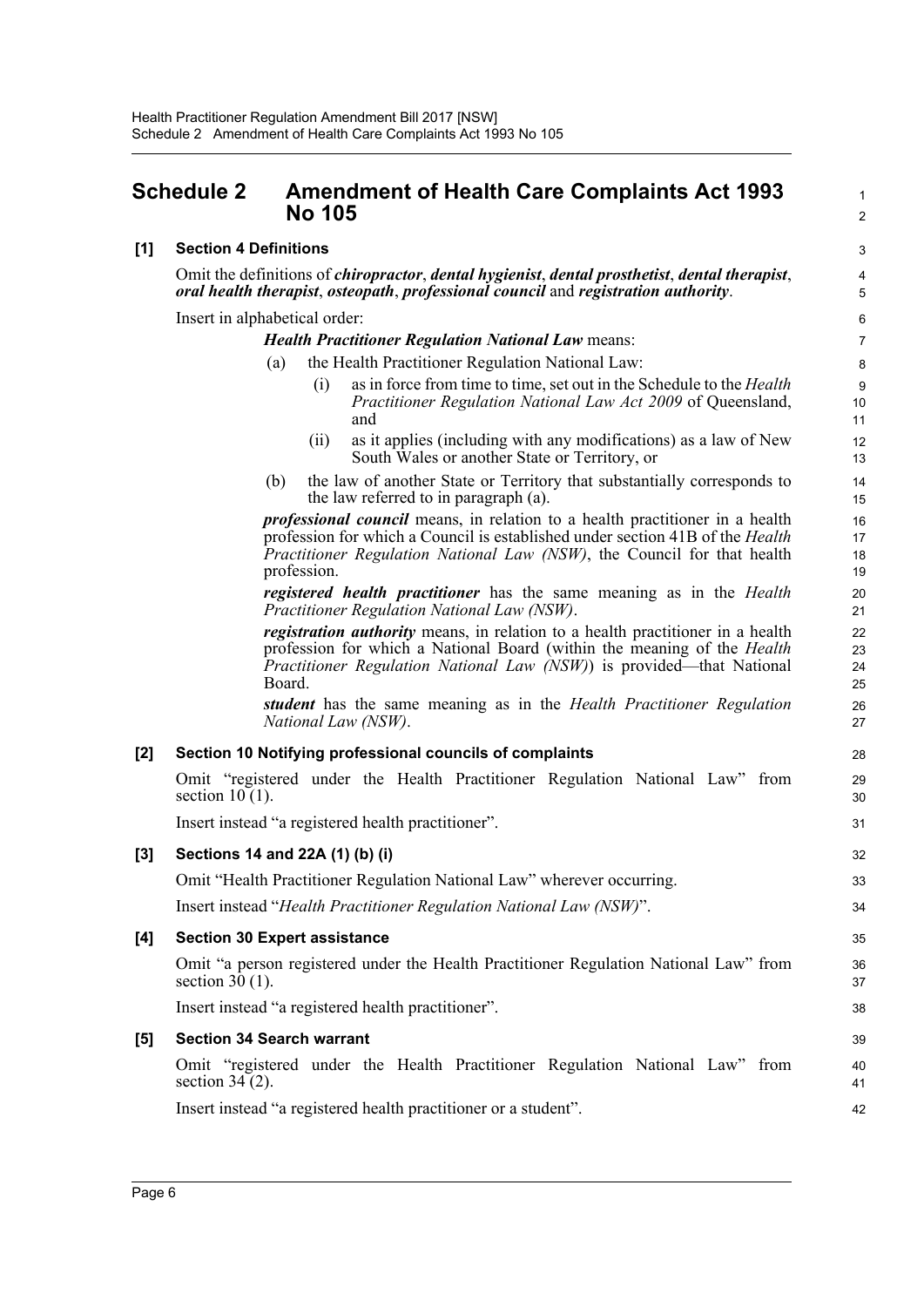| [6]   |     |                             | Section 41A Prohibition orders and public statements                                                                                                                                                                                                                                                                                          | $\mathbf{1}$             |
|-------|-----|-----------------------------|-----------------------------------------------------------------------------------------------------------------------------------------------------------------------------------------------------------------------------------------------------------------------------------------------------------------------------------------------|--------------------------|
|       |     | section $41A(3)$ .          | Omit "registered under the Health Practitioner Regulation National Law" from                                                                                                                                                                                                                                                                  | $\overline{c}$<br>3      |
|       |     |                             | Insert instead "a registered health practitioner".                                                                                                                                                                                                                                                                                            | 4                        |
| $[7]$ |     | <b>Section 94B</b>          |                                                                                                                                                                                                                                                                                                                                               | $\sqrt{5}$               |
|       |     |                             | Omit the section. Insert instead:                                                                                                                                                                                                                                                                                                             | 6                        |
|       | 94B |                             | Publication of information about decisions and de-registered practitioners                                                                                                                                                                                                                                                                    | $\overline{7}$           |
|       |     | (1)                         | The Commission must make publicly available a statement of a decision of a<br>tribunal if the statement is provided to it under the <i>Health Practitioner</i><br><i>Regulation National Law (NSW)</i> and is in respect of a complaint that has been<br>proved or admitted in whole or in part unless the tribunal has ordered<br>otherwise. | 8<br>9<br>10<br>11<br>12 |
|       |     | (2)                         | The Commission may disseminate a statement of a decision of a professional<br>council or registration authority provided to it under the Health Practitioner<br>Regulation National Law as it sees fit unless the professional council or<br>registration authority has ordered otherwise.                                                    | 13<br>14<br>15<br>16     |
|       |     | (3)                         | The Commission must make publicly available information required to be<br>provided to it about a person whose registration as a registered health<br>practitioner is cancelled or suspended as a result of disciplinary proceedings.                                                                                                          | 17<br>18<br>19           |
|       |     | (4)                         | For the purposes of this section, a person's registration as a registered health<br>practitioner is cancelled if any of the following happen as a result of an action,<br>decision, determination or order of a professional council, registration<br>authority, tribunal or court:                                                           | 20<br>21<br>22<br>23     |
|       |     |                             | (a)<br>the person's registration is cancelled,                                                                                                                                                                                                                                                                                                | 24                       |
|       |     |                             | the person is de-registered,<br>(b)                                                                                                                                                                                                                                                                                                           | 25                       |
|       |     |                             | the person's name is removed from, or struck off, a register or a roll,<br>(c)                                                                                                                                                                                                                                                                | 26                       |
|       |     |                             | (d)<br>the person's practising certificate is cancelled.                                                                                                                                                                                                                                                                                      | 27                       |
| [8]   |     |                             | Schedule 4 Savings, transitional and other provisions                                                                                                                                                                                                                                                                                         | 28                       |
|       |     | <b>Insert after Part 9:</b> |                                                                                                                                                                                                                                                                                                                                               | 29                       |
|       |     |                             | Part 10 Provision consequent on enactment of Health<br><b>Practitioner Regulation Amendment Act 2017</b>                                                                                                                                                                                                                                      | 30<br>31                 |
|       | 24  |                             | <b>Paramedics</b>                                                                                                                                                                                                                                                                                                                             | 32                       |
|       |     |                             | Division 6A of Part 2 of this Act continues to apply to a registered paramedic<br>as if the paramedic were not registered but only in respect of a complaint made<br>against the paramedic before the paramedic became a registered paramedic.                                                                                                | 33<br>34<br>35           |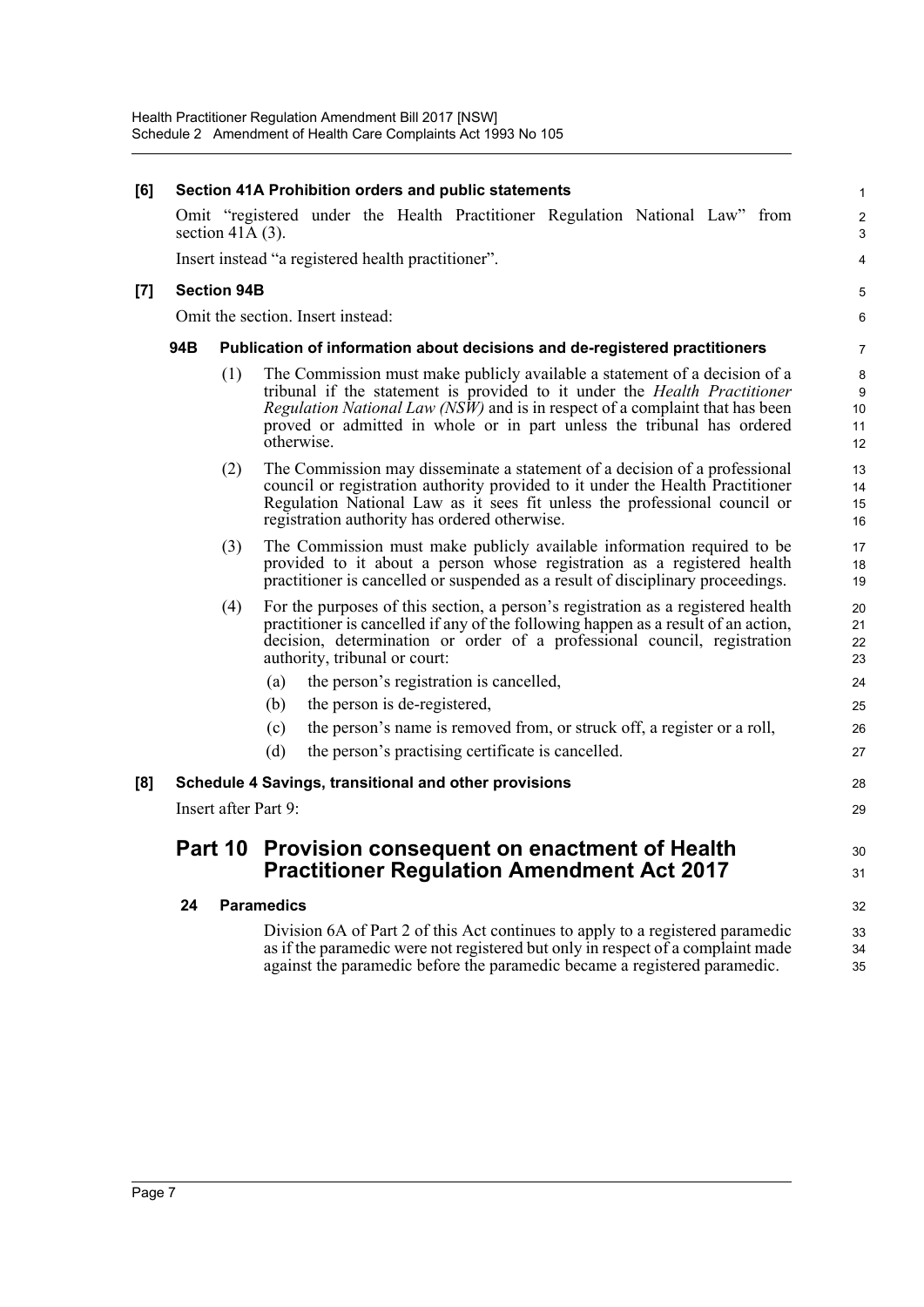<span id="page-11-0"></span>

|       | <b>Schedule 3</b> |                     | <b>Amendment of Health Services Act 1997 No 154</b>                                                                                                                                                                                                                              | $\mathbf{1}$         |
|-------|-------------------|---------------------|----------------------------------------------------------------------------------------------------------------------------------------------------------------------------------------------------------------------------------------------------------------------------------|----------------------|
| [1]   |                   |                     | <b>Chapter 5A Ambulance services</b>                                                                                                                                                                                                                                             | $\overline{2}$       |
|       |                   | Omit Part 6A.       |                                                                                                                                                                                                                                                                                  | 3                    |
| $[2]$ |                   |                     | Section 117 Duty to report certain criminal conduct and disciplinary matters                                                                                                                                                                                                     | $\overline{4}$       |
|       |                   |                     | Omit "Health Practitioner Regulation National Law" from the note to the section.                                                                                                                                                                                                 | 5                    |
|       |                   |                     | Insert instead "Health Practitioner Regulation National Law (NSW)".                                                                                                                                                                                                              | $6\phantom{1}$       |
| $[3]$ |                   | <b>Section 117A</b> |                                                                                                                                                                                                                                                                                  | $\overline{7}$       |
|       |                   |                     | Omit the section. Insert instead:                                                                                                                                                                                                                                                | 8                    |
|       | 117A              |                     | Duty of chief executive to report certain conduct                                                                                                                                                                                                                                | 9                    |
|       |                   | (1)                 | The chief executive of a public health organisation is to report the conduct of<br>a member of staff of the organisation to a Council established (under<br>section 41B of the <i>Health Practitioner Regulation National Law</i> ( <i>NSW</i> )) for a<br>health profession if: | 10<br>11<br>12<br>13 |
|       |                   |                     | the member of staff is a health practitioner in that health profession, and<br>(a)                                                                                                                                                                                               | 14                   |
|       |                   |                     | the chief executive suspects on reasonable grounds that the conduct may<br>(b)<br>constitute professional misconduct or unsatisfactory professional<br>conduct under that Law.                                                                                                   | 15<br>16<br>17       |
|       |                   | (2)                 | For the purposes of this section, the Ambulance Service of NSW is taken to be<br>a public health organisation.                                                                                                                                                                   | 18<br>19             |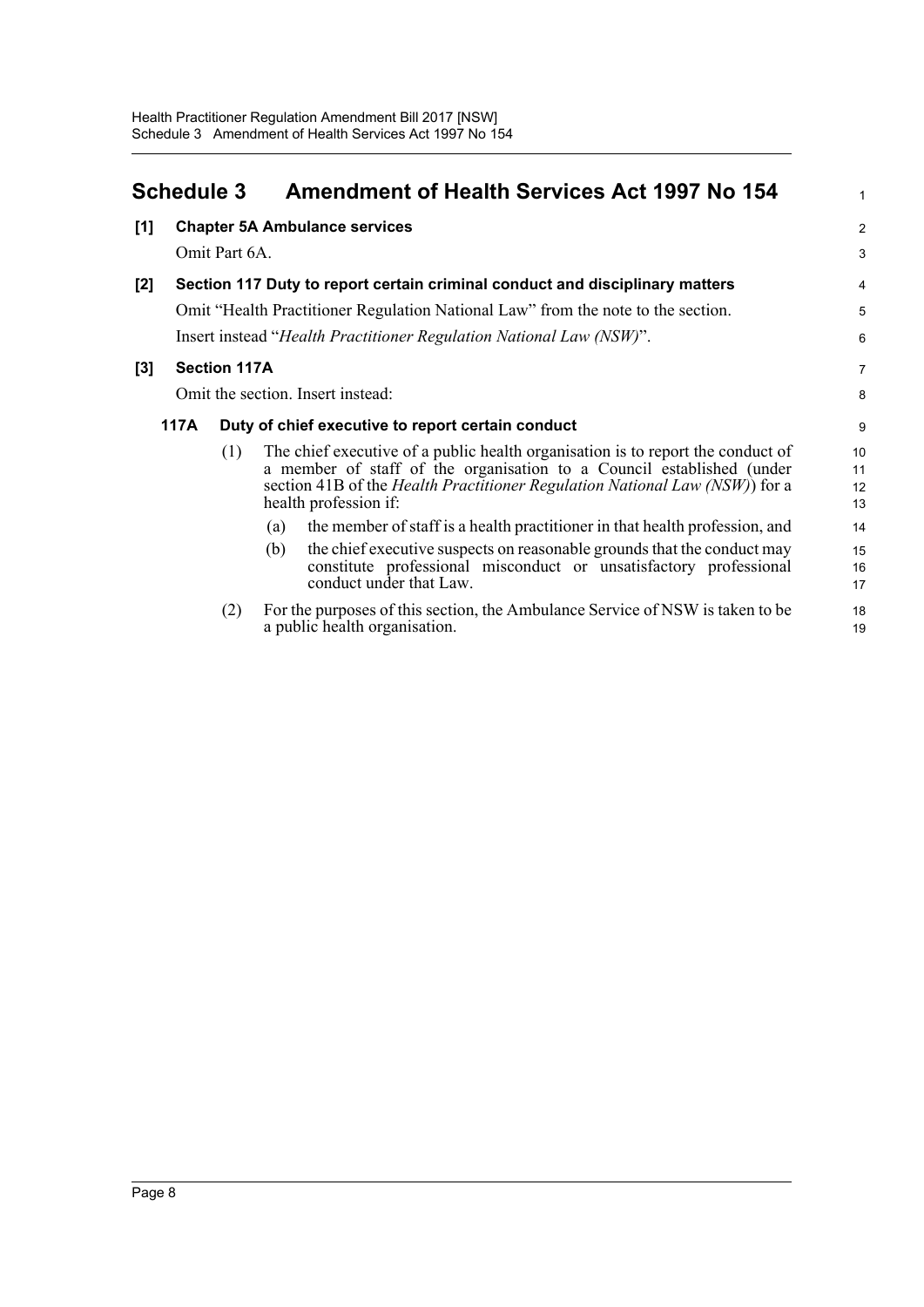## <span id="page-12-0"></span>**Schedule 4 Amendment of Interpretation Act 1987 No 15**

#### **[1] Section 21 Meanings of commonly used words and expressions** 2

Omit the definitions of *enrolled nurse*, *Health Practitioner Regulation National Law*, 3 *nurse*, *registered dentist* or *dentist*, *registered medical practitioner* or *medical practitioner*, *registered midwife* or *midwife*, *registered nurse*, *registered optometrist* or *optometrist*, *registered pharmacist* or *pharmacist*, *registered physiotherapist* or *physiotherapist*, *registered podiatrist* or *podiatrist* and *registered psychologist* or  $$ 

#### **[2] Section 21D** 9

Insert after section 21C: 10

#### **21D References to health practitioners** 11

(1) In any Act or instrument, a reference to a named class of health practitioner in 12 a health profession within the meaning of the *Health Practitioner Regulation National Law (NSW)* means a person who, under that Law, is registered (other than as a student) and is authorised to use that name. 15

14 13

(2) However, if the reference is to a registered nurse this is taken not to include a 16 reference to a person who is registered under that Law as an enrolled nurse. 17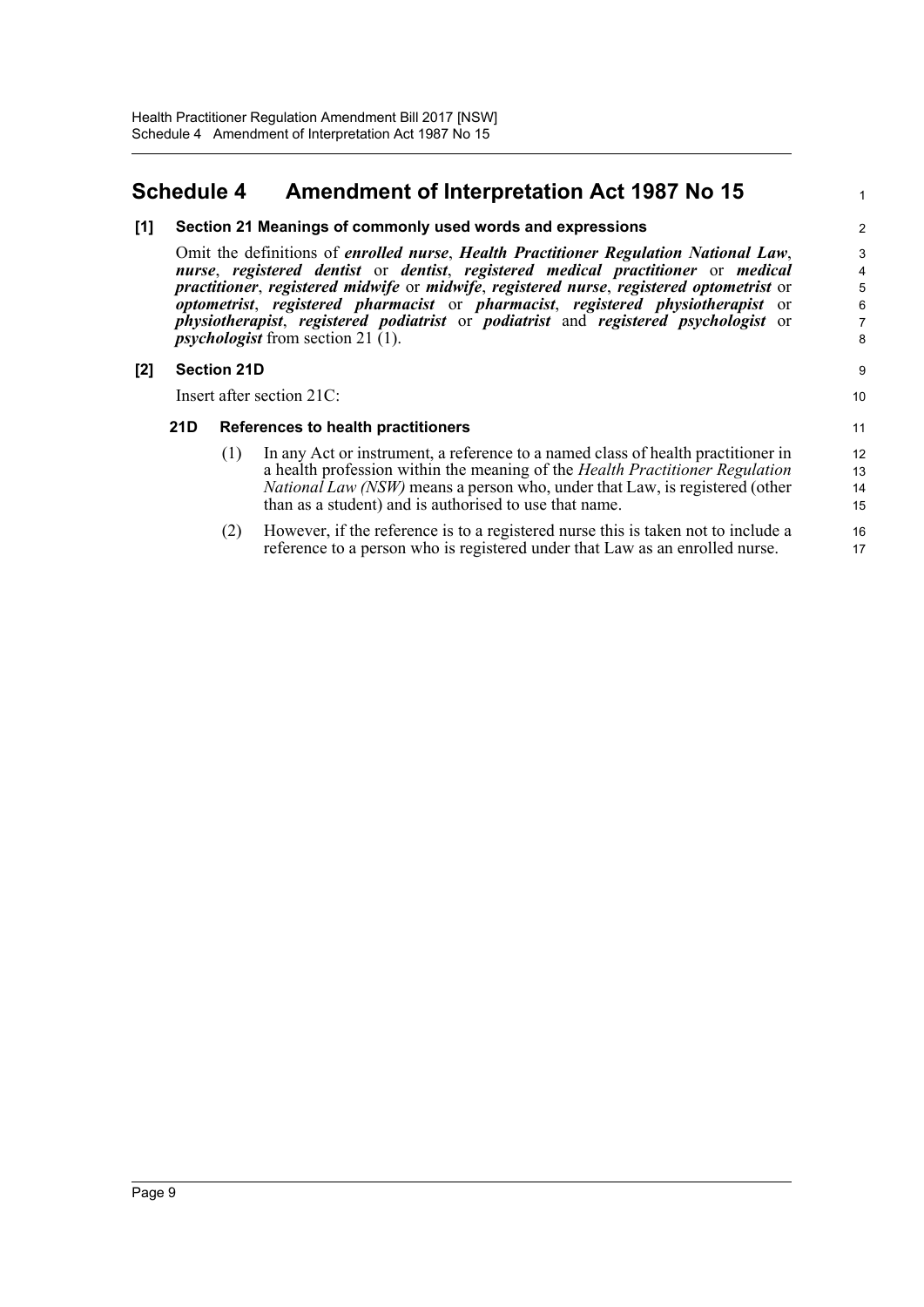<span id="page-13-0"></span>

|       | <b>Schedule 5</b>                      | <b>Consequential amendment of other Acts and</b><br>instruments                                                                                                                                   | 1<br>$\overline{2}$ |
|-------|----------------------------------------|---------------------------------------------------------------------------------------------------------------------------------------------------------------------------------------------------|---------------------|
| 5.1   |                                        | <b>Boarding Houses Regulation 2013</b>                                                                                                                                                            | 3                   |
|       | <b>Clause 3 Definitions</b>            |                                                                                                                                                                                                   | 4                   |
|       |                                        | Omit the definition of <i>nurse practitioner</i> from clause $3(1)$ .                                                                                                                             | 5                   |
| 5.2   |                                        | <b>Casino Control Regulation 2009</b>                                                                                                                                                             | 6                   |
|       |                                        | Schedule 6 Applied provisions of Liquor Act 2007 as modified                                                                                                                                      | $\overline{7}$      |
|       |                                        | Omit section $6(1)(c)$ . Insert instead:                                                                                                                                                          | 8                   |
|       | (c)                                    | the sale of liquor for medicinal purposes by a medical practitioner, nurse<br>practitioner, midwife practitioner or pharmacist,                                                                   | 9<br>10             |
| 5.3   |                                        | <b>Child Protection (Working with Children) Regulation 2013</b>                                                                                                                                   | 11                  |
|       |                                        | <b>Clause 6 Children's health services</b>                                                                                                                                                        | 12                  |
|       | <i>practitioner</i> in clause $6(5)$ . | Omit "a health practitioner registered under" from paragraph (a) of the definition of health                                                                                                      | 13<br>14            |
|       |                                        | Insert instead "a registered health practitioner within the meaning of".                                                                                                                          | 15                  |
| 5.4   |                                        | <b>Children and Young Persons (Care and Protection) Regulation 2012</b>                                                                                                                           | 16                  |
| [1]   | <b>Clause 8 Prescribed bodies</b>      |                                                                                                                                                                                                   | 17                  |
|       |                                        | Omit clause $8(2)(a)$ –(e). Insert instead:                                                                                                                                                       | 18                  |
|       | (a)                                    | enrolled nurses and registered nurses,                                                                                                                                                            | 19                  |
|       | (b)                                    | medical practitioners,                                                                                                                                                                            | 20                  |
|       | (c)                                    | midwives,                                                                                                                                                                                         | 21                  |
|       | (d)                                    | psychologists,                                                                                                                                                                                    | 22                  |
|       | (e)                                    | occupational therapists,                                                                                                                                                                          | 23                  |
| $[2]$ | Clause 8 (2), note                     |                                                                                                                                                                                                   | 24                  |
|       | Omit the note. Insert instead:         |                                                                                                                                                                                                   | 25                  |
|       |                                        | <b>Note.</b> For the meaning of references in this clause to health practitioners see<br>section 21D of the Interpretation Act 1987 and the Health Practitioner Regulation<br>National Law (NSW). | 26<br>27<br>28      |
| 5.5   | Crimes Act 1900 No 40                  |                                                                                                                                                                                                   | 29                  |
| [1]   |                                        | Section 45 Prohibition of female genital mutilation                                                                                                                                               | 30                  |
|       |                                        | Omit paragraph (a) of the definition of <i>medical student</i> in section 45 $(7)$ . Insert instead:                                                                                              | 31                  |
|       | (a)                                    | a person who is registered as a student within the meaning of the <i>Health</i><br><i>Practitioner Regulation National Law (NSW)</i> in the medical profession,<br>or                             | 32<br>33<br>34      |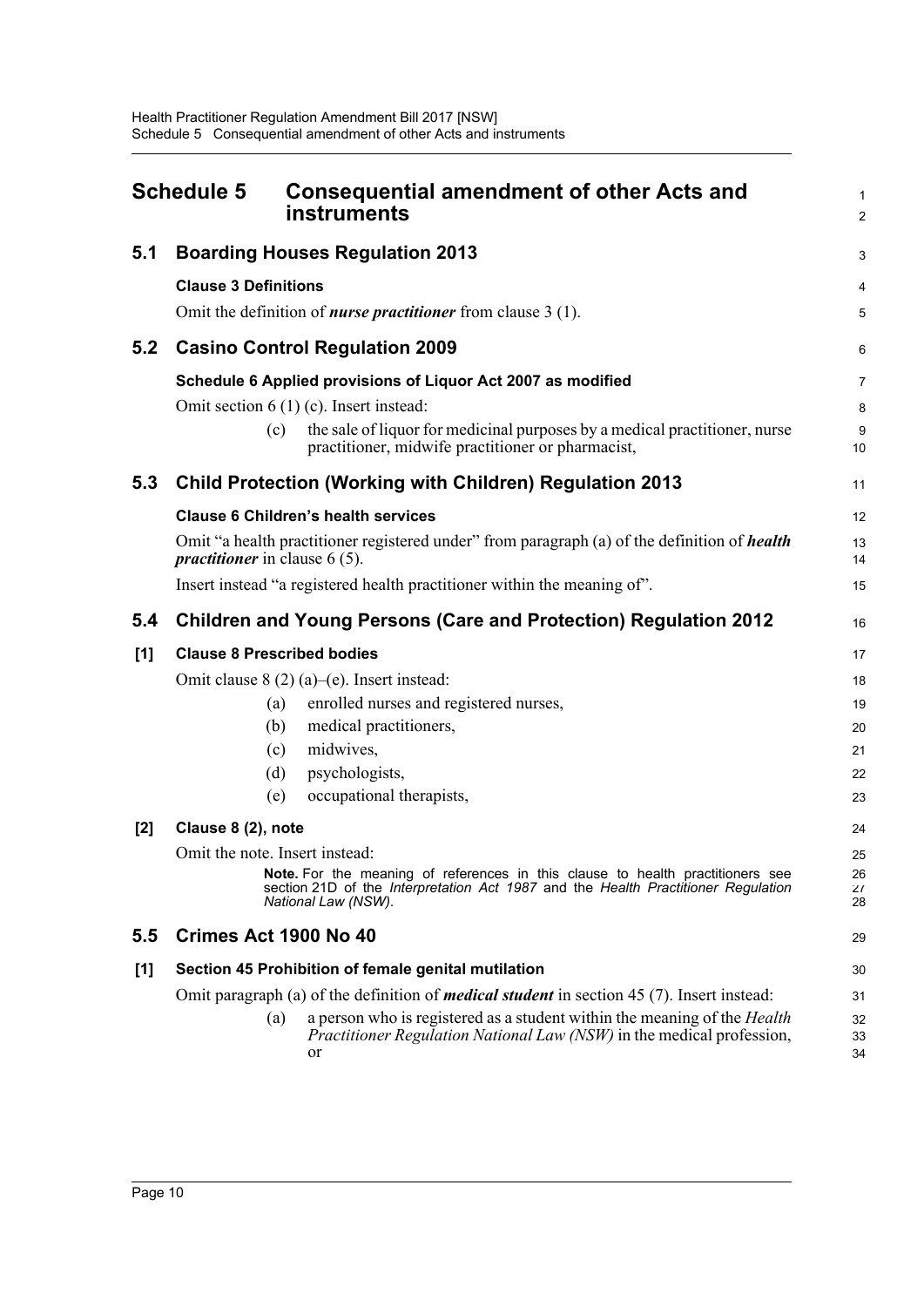| $[2]$ |                                          |     | Section 45 (7), definition of "midwifery student"                                                                                                                                                                                                                                                                                                                             | $\mathbf{1}$                         |
|-------|------------------------------------------|-----|-------------------------------------------------------------------------------------------------------------------------------------------------------------------------------------------------------------------------------------------------------------------------------------------------------------------------------------------------------------------------------|--------------------------------------|
|       | Omit paragraph (a). Insert instead:      |     |                                                                                                                                                                                                                                                                                                                                                                               | $\sqrt{2}$                           |
|       | (a)                                      |     | a person who is registered as a student within the meaning of the <i>Health</i>                                                                                                                                                                                                                                                                                               | $\mathbf{3}$                         |
|       |                                          |     | Practitioner Regulation National Law (NSW) in the midwifery<br>profession, or                                                                                                                                                                                                                                                                                                 | 4<br>5                               |
| $[3]$ | <b>Section 428A Definitions</b>          |     |                                                                                                                                                                                                                                                                                                                                                                               | 6                                    |
|       | definition of self-induced intoxication. |     | Omit "a registered nurse whose registration is endorsed under the Health Practitioner<br>Regulation National Law as being qualified to practise as a nurse practitioner, a registered<br>midwife whose registration is endorsed under the Health Practitioner Regulation National<br>Law as being qualified to practise as a midwife practitioner," from paragraph (c) of the | $\overline{7}$<br>8<br>9<br>10<br>11 |
|       |                                          |     | Insert instead "nurse practitioner, midwife practitioner".                                                                                                                                                                                                                                                                                                                    | 12                                   |
| 5.6   |                                          |     | Crimes (Forensic Procedures) Act 2000 No 59                                                                                                                                                                                                                                                                                                                                   | 13                                   |
|       | <b>Section 3 Interpretation</b>          |     |                                                                                                                                                                                                                                                                                                                                                                               | 14                                   |
|       |                                          |     | Omit the definition of <i>dental prosthetist</i> from section $3(1)$ .                                                                                                                                                                                                                                                                                                        | 15                                   |
| 5.7   | Defamation Act 2005 No 77                |     |                                                                                                                                                                                                                                                                                                                                                                               | 16                                   |
|       | <b>Section 4 Definitions</b>             |     |                                                                                                                                                                                                                                                                                                                                                                               | 17                                   |
|       | Insert in alphabetic order:              |     |                                                                                                                                                                                                                                                                                                                                                                               | 18                                   |
|       |                                          |     | <b>Health Practitioner Regulation National Law means:</b>                                                                                                                                                                                                                                                                                                                     | 19                                   |
|       | (a)                                      |     | the Health Practitioner Regulation National Law:                                                                                                                                                                                                                                                                                                                              | 20                                   |
|       |                                          | (i) | as in force from time to time, set out in the Schedule to the <i>Health</i><br>Practitioner Regulation National Law Act 2009 of Queensland,<br>and                                                                                                                                                                                                                            | 21<br>22<br>23                       |
|       |                                          | (i) | as it applies (including with any modifications) as a law of New<br>South Wales or another State or Territory, or                                                                                                                                                                                                                                                             | 24<br>25                             |
|       | (b)                                      |     | the law of another State or Territory that substantially corresponds to<br>the law referred to in paragraph (a).                                                                                                                                                                                                                                                              | 26<br>27                             |
| 5.8   |                                          |     | Drug and Alcohol Treatment Act 2007 No 7                                                                                                                                                                                                                                                                                                                                      | 28                                   |
|       | functions under this Act                 |     | Section 49 Liability of police officers and health care professionals exercising                                                                                                                                                                                                                                                                                              | 29<br>30                             |
|       | section 49 $(4)$ .                       |     | Omit "a person registered under the Health Practitioner Regulation National Law" from                                                                                                                                                                                                                                                                                         | 31<br>32                             |
|       |                                          |     | Insert instead "a registered health practitioner or a student within the meaning of the <i>Health</i><br>Practitioner Regulation National Law (NSW)".                                                                                                                                                                                                                         | 33<br>34                             |
| 5.9   |                                          |     | Drug Misuse and Trafficking Act 1985 No 226                                                                                                                                                                                                                                                                                                                                   | 35                                   |
|       | <b>Section 3 Definitions</b>             |     |                                                                                                                                                                                                                                                                                                                                                                               | 36                                   |
|       |                                          |     | Omit the definitions of <i>midwife practitioner</i> and <i>nurse practitioner</i> from section 3 (1).                                                                                                                                                                                                                                                                         | 37                                   |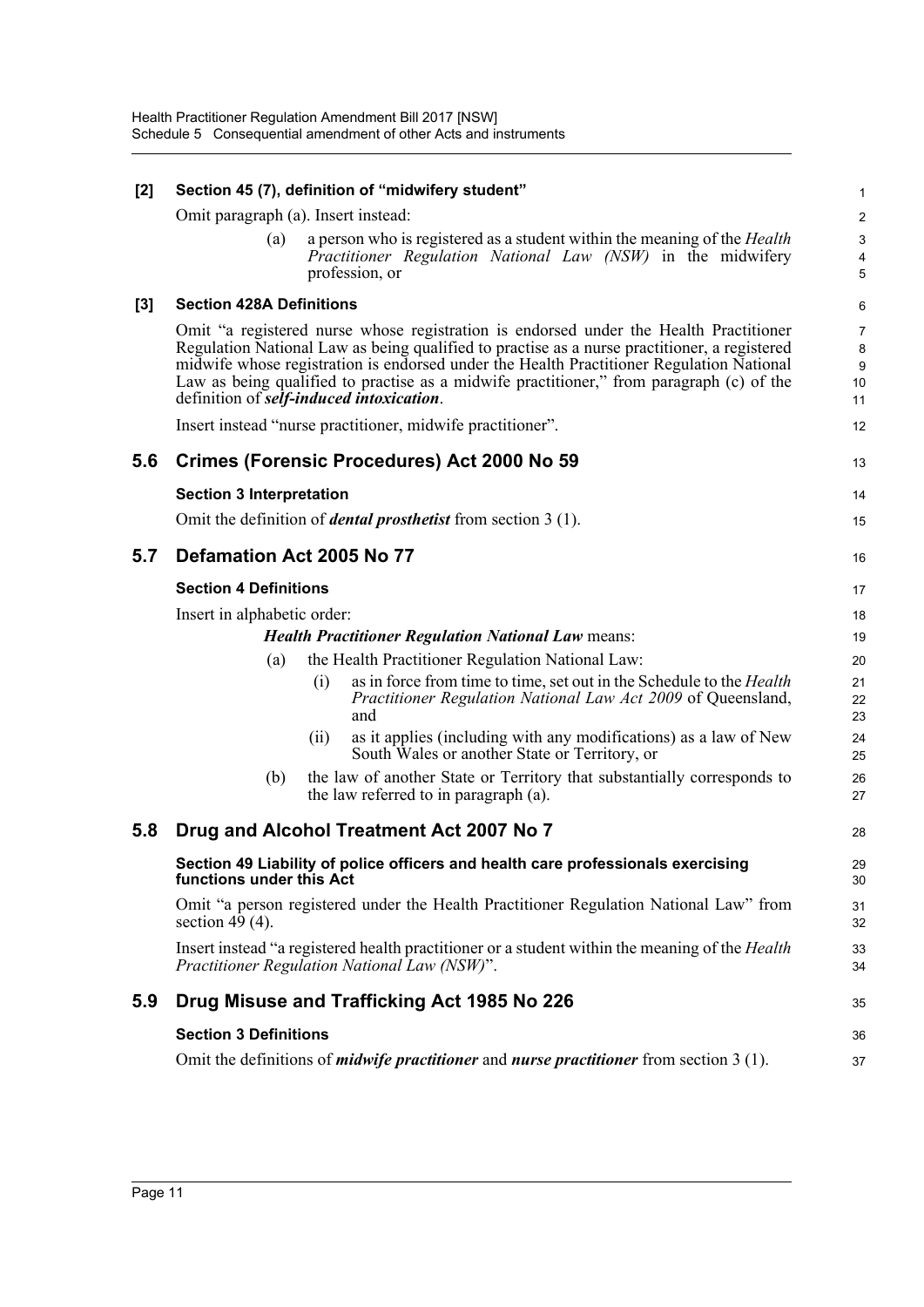|       | 5.10 Electricity (Consumer Safety) Act 2004 No 4                                                                                                       | 1              |
|-------|--------------------------------------------------------------------------------------------------------------------------------------------------------|----------------|
| [1]   | <b>Section 3 Definitions</b>                                                                                                                           | $\overline{a}$ |
|       | Omit the definition of <i>health care professional</i> from section 3 (1).                                                                             | 3              |
|       | Insert in alphabetical order:                                                                                                                          | 4              |
|       | <i>registered health practitioner</i> has the same meaning as it has in the <i>Health</i><br>Practitioner Regulation National Law (NSW).               | 5<br>6         |
| $[2]$ | Section 3 (1), definition of "serious electrical accident"                                                                                             | 7              |
|       | Omit "health care professional" from paragraph (b).                                                                                                    | 8              |
|       | Insert instead "registered health practitioner".                                                                                                       | 9              |
| $[3]$ | Section 38 Arrangements with other public authorities regarding investigable<br>electrical incidents                                                   | 10<br>11       |
|       | Omit "health care professional" from paragraph (b) of the definition of <i>investigable</i><br><i>electrical incident</i> in section 38 (5).           | 12<br>13       |
|       | Insert instead "registered health practitioner".                                                                                                       | 14             |
|       | 5.11 Electricity Supply Act 1995 No 94                                                                                                                 | 15             |
| [1]   | <b>Dictionary</b>                                                                                                                                      | 16             |
|       | Omit the definition of <i>health care professional</i> .                                                                                               | 17             |
|       | Insert in alphabetical order:                                                                                                                          | 18             |
|       | registered health practitioner has the same meaning as it has in the Health<br>Practitioner Regulation National Law (NSW).                             | 19<br>20       |
| $[2]$ | Dictionary, definition of "serious electricity works accident"                                                                                         | 21             |
|       | Omit "health care professional" from paragraph (b).                                                                                                    | 22             |
|       | Insert instead "registered health practitioner".                                                                                                       | 23             |
|       | 5.12 Gas and Electricity (Consumer Safety) Act 2017 No 15                                                                                              | 24             |
| [1]   | <b>Section 4 Definitions</b>                                                                                                                           | 25             |
|       | Omit the definition of <i>health care professional</i> from section 4 (1).                                                                             | 26             |
|       | Insert in alphabetical order:                                                                                                                          | 27             |
|       | <i>registered health practitioner</i> has the same meaning as it has in the <i>Health</i><br>Practitioner Regulation National Law (NSW).               | 28<br>29       |
| [2]   | Section 39 Meanings of "serious electrical accident" and "serious gas accident"                                                                        | 30             |
|       | Omit "health care professional" wherever occurring.                                                                                                    | 31             |
|       | Insert instead "registered health practitioner".                                                                                                       | 32             |
| $[3]$ | Section 44 Arrangements with other public authorities regarding investigable<br>electrical or gas incidents                                            | 33<br>34       |
|       | Omit "health care professional" from paragraph (b) of the definition of <i>investigable</i><br><i>electrical or gas incident</i> in section 44 $(5)$ . | 35<br>36       |
|       | Insert instead "registered health practitioner".                                                                                                       | 37             |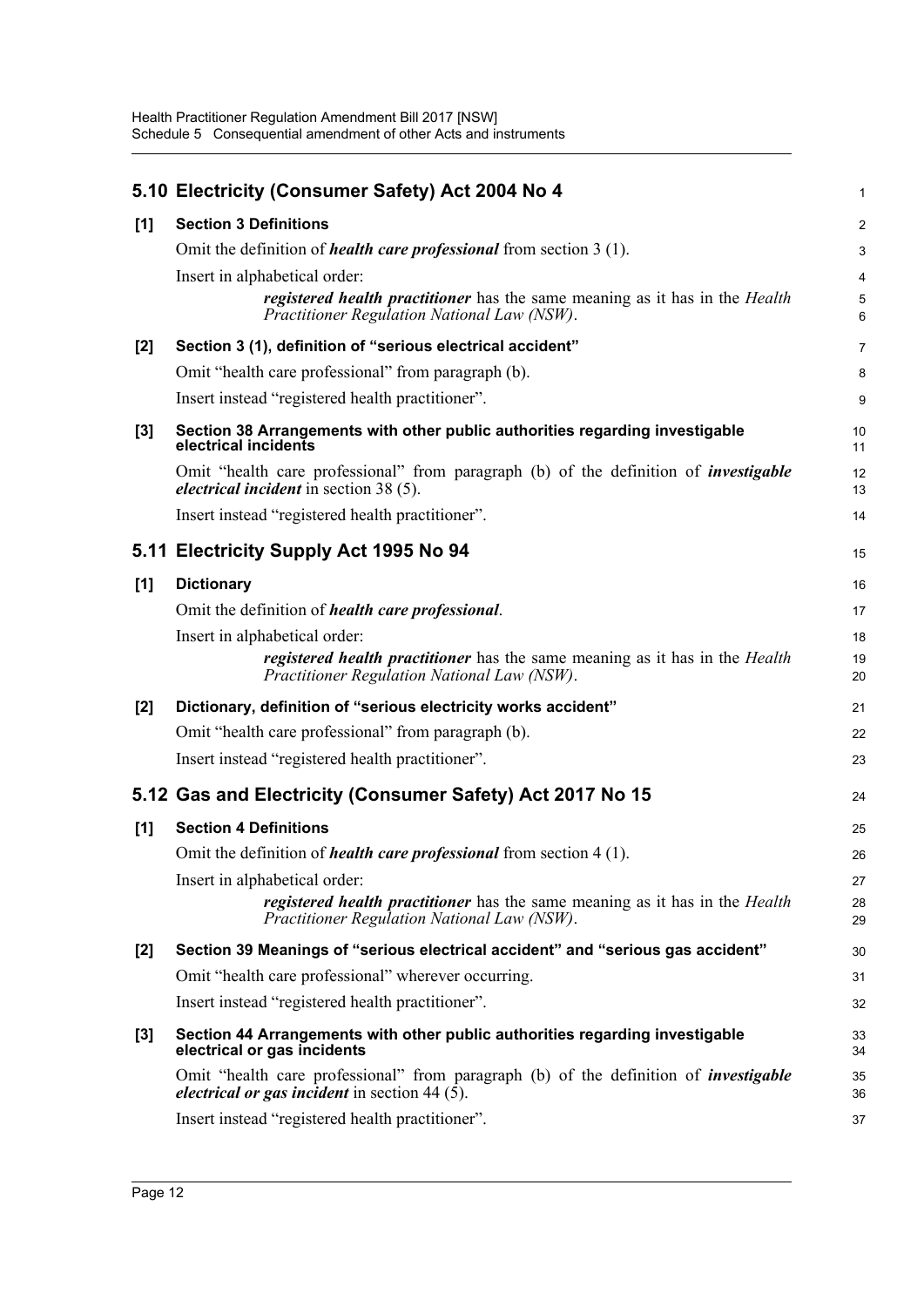|       | 5.13 Government Information (Public Access) Regulation 2009                                                                                                           | 1              |
|-------|-----------------------------------------------------------------------------------------------------------------------------------------------------------------------|----------------|
|       | Schedule 3 Agencies declared to be part of other agencies                                                                                                             | $\overline{2}$ |
|       | Insert in alphabetical order:                                                                                                                                         | 3              |
|       | Paramedicine Council of New South Wales<br>Ministry of Health                                                                                                         |                |
|       | 5.14 Health Administration Act 1982 No 135                                                                                                                            | 4              |
| [1]   | Section 13A Corporation to manage accounts of health professional councils                                                                                            | 5              |
|       | Omit "referred to in Schedule 2A" wherever occurring in section 13A (1) and (3A).                                                                                     | 6              |
|       | Insert instead "established under section 41B of the <i>Health Practitioner Regulation</i><br>National Law (NSW)".                                                    | 7<br>8         |
| [2]   | Schedule 2A Health professional councils                                                                                                                              | 9              |
|       | Omit the Schedule.                                                                                                                                                    | 10             |
|       | 5.15 Health Care Liability Act 2001 No 42                                                                                                                             | 11             |
|       | Section 19 Medical practitioners must be covered by approved professional<br>indemnity insurance                                                                      | 12<br>13       |
|       | Omit "Health Practitioner Regulation National Law" from section 19 (4).                                                                                               | 14             |
|       | Insert instead "Health Practitioner Regulation National Law (NSW)".                                                                                                   | 15             |
|       |                                                                                                                                                                       |                |
|       | 5.16 Health Professionals (Special Events Exemption) Act 1997 No 90                                                                                                   | 16             |
| [1]   | <b>Section 3 Definitions</b>                                                                                                                                          | 17             |
|       | Omit the definitions of <i>chiropractor</i> , <i>dental hygienist</i> , <i>dental prosthetist</i> , <i>dental therapist</i> ,<br>oral health therapist and osteopath. | 18<br>19       |
| $[2]$ | Section 9 Conditions on practice by visiting health professionals                                                                                                     | 20             |
|       | Insert "equivalent" before "local health professional" in section 9 (4).                                                                                              | 21             |
| $[3]$ | Section 9 (5)                                                                                                                                                         | 22             |
|       | Omit "registered under the Health Practitioner Regulation National Law".                                                                                              | 23             |
|       | Insert instead "a registered health practitioner within the meaning of the <i>Health</i><br>Practitioner Regulation National Law (NSW)".                              | 24<br>25       |
| [4]   | <b>Section 11 Exemptions relating to offences</b>                                                                                                                     | 26             |
|       | Omit ", the Health Practitioner Regulation National Law" from section 11 (1).                                                                                         | 27             |
| $[5]$ | Section 11, note and section 12, note                                                                                                                                 | 28             |
|       | Omit the notes.                                                                                                                                                       | 29             |
| [6]   | Section 12 Complaints about visiting health professionals                                                                                                             | 30             |
|       | Omit "Health Practitioner Regulation National Law" from section 12 (1).                                                                                               | 31             |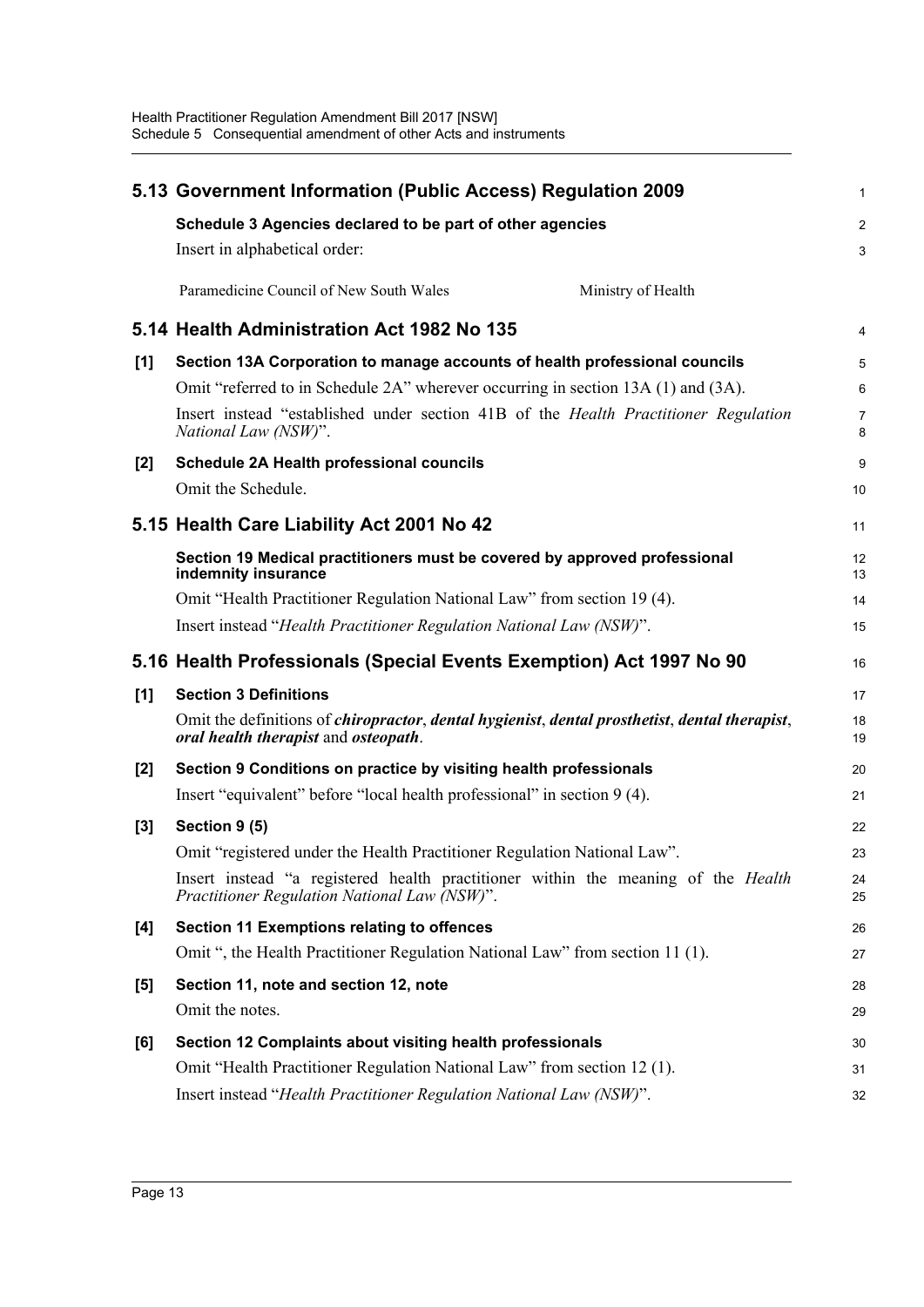| <b>Section 12 (2)</b>                                                                                                                             | 1              |
|---------------------------------------------------------------------------------------------------------------------------------------------------|----------------|
| Omit "is registered under the Health Practitioner Regulation National Law".                                                                       | $\overline{a}$ |
| Insert instead "is a registered health practitioner or a student within the meaning of the<br>Health Practitioner Regulation National Law (NSW)". | 3<br>4         |
| Section 14 Act does not limit the practice of registered health professionals                                                                     | 5              |
| Omit "is registered under the Health Practitioner Regulation National Law".                                                                       | 6              |
| Insert instead "is a registered health practitioner within the meaning of the <i>Health</i><br>Practitioner Regulation National Law (NSW)".       | 7<br>8         |
| 5.17 Health Records and Information Privacy Act 2002 No 71                                                                                        | 9              |
| <b>Section 4 Definitions</b>                                                                                                                      | 10             |
| Omit the definitions of <i>chiropractor</i> and <i>osteopath</i> from section 4 (1).                                                              | 11             |
| 5.18 Health Services Regulation 2013                                                                                                              | 12             |
| <b>Part 4 Ambulance Service</b>                                                                                                                   | 13             |
| Omit Division 2A.                                                                                                                                 | 14             |
| 5.19 Liquor Act 2007 No 90                                                                                                                        | 15             |
| <b>Section 6 Exemptions from Act</b>                                                                                                              | 16             |
| Omit section $6(1)(c)$ . Insert instead:                                                                                                          | 17             |
| the sale of liquor for medicinal purposes by a medical practitioner, nurse<br>(c)<br>practitioner, midwife practitioner or pharmacist,            | 18<br>19       |
| 5.20 Mental Health Act 2007 No 8                                                                                                                  |                |
|                                                                                                                                                   | 20             |
| Section 191 Liability of certain persons exercising functions under this Act or the<br><b>Mental Health (Forensic Provisions) Act 1990</b>        | 21<br>22       |
| Omit "a person registered under the Health Practitioner Regulation National Law" from<br>section $1\overline{9}1$ (4).                            | 23<br>24       |
| Insert instead "a registered health practitioner or a student within the meaning of the Health<br>Practitioner Regulation National Law (NSW)".    | 25<br>26       |
| 5.21 Mental Health Regulation 2013                                                                                                                | 27             |
| <b>Clause 17 Additional qualified persons</b>                                                                                                     | 28             |
| Omit clause 17 (c). Insert instead:                                                                                                               | 29             |
| the person is an occupational therapist,<br>(c)                                                                                                   | 30             |
| 5.22 Motor Accident Injuries Act 2017 No 10                                                                                                       | 31             |
| Section 7.52 Restriction on health practitioners who may give evidence in court and<br>other dispute resolution proceedings                       | 32<br>33       |
| Omit "Health Practitioner Regulation National Law" from the definition of <i>health</i><br><i>practitioner</i> in section 7.52 (4).               | 34<br>35       |
|                                                                                                                                                   |                |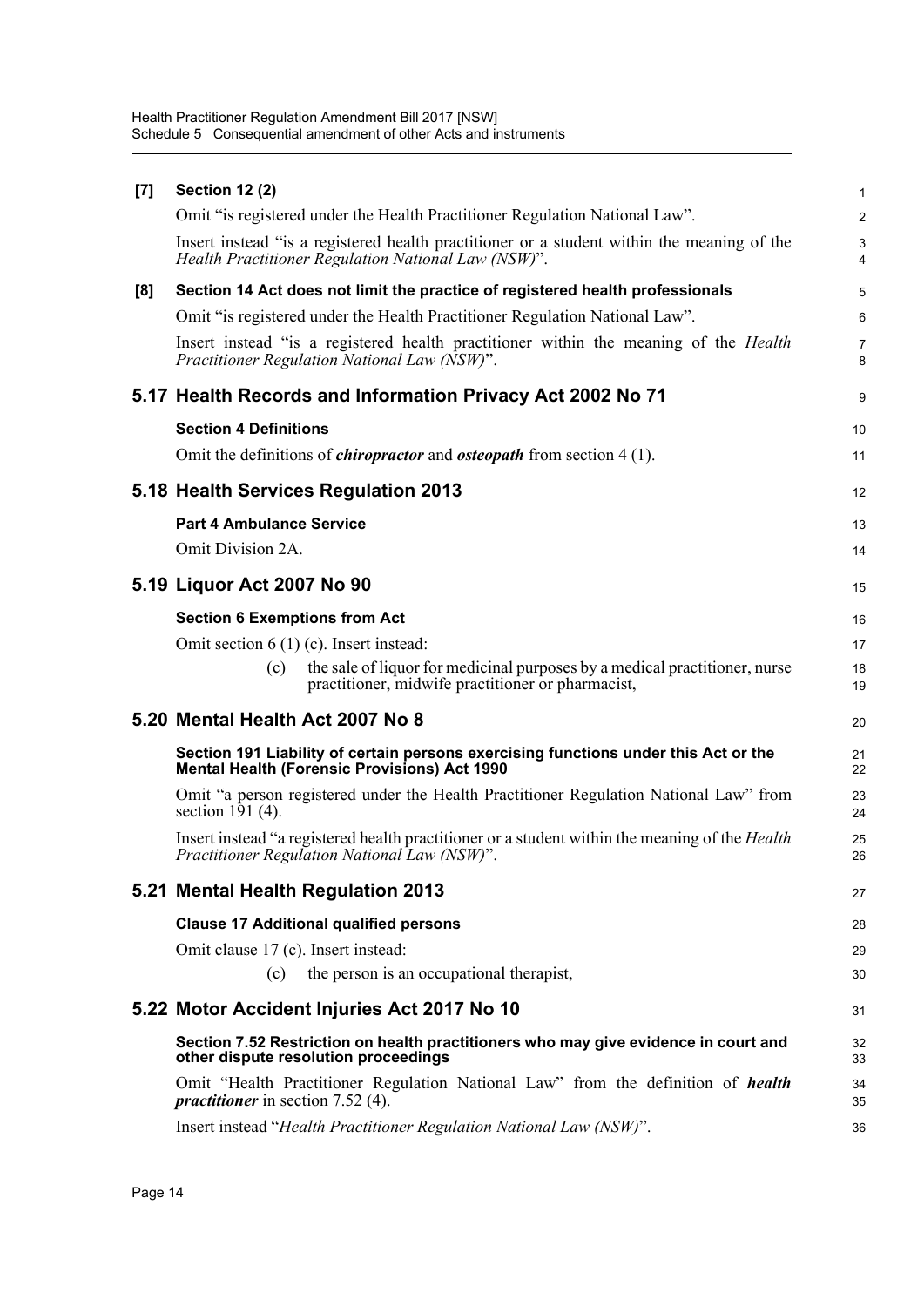|       | 5.23 Motor Accidents Compensation Regulation 2015                                                                                                                                | $\mathbf{1}$     |
|-------|----------------------------------------------------------------------------------------------------------------------------------------------------------------------------------|------------------|
|       | <b>Clause 3 Definitions</b>                                                                                                                                                      | $\overline{2}$   |
|       | Omit "Health Practitioner Regulation National Law" from the definition of <i>health</i><br><i>practitioner</i> in clause $3(1)$ .                                                | $\mathsf 3$<br>4 |
|       | Insert instead "Health Practitioner Regulation National Law (NSW)".                                                                                                              | $\overline{5}$   |
|       | 5.24 Poisons and Therapeutic Goods Act 1966 No 31                                                                                                                                | 6                |
| [1]   | <b>Section 4 Interpretation</b>                                                                                                                                                  | $\overline{7}$   |
|       | Omit the definitions of <i>midwife practitioner</i> and <i>nurse practitioner</i> from section $4(1)$ .                                                                          | 8                |
| [2]   | Section 17A Authorisation of possession, use, supply or prescription of substances<br>by nurses and midwives                                                                     | 9<br>10          |
|       | Omit "is endorsed under section 94 of the Health Practitioner Regulation National Law as<br>being qualified" from section $17A(1)(a)$ .                                          | 11<br>12         |
|       | Insert instead "has an endorsement of a kind referred to in section 94 of the Health<br>Practitioner Regulation National Law (NSW) that qualifies the nurse".                    | 13<br>14         |
| $[3]$ | Section 17A (2) (a)                                                                                                                                                              | 15               |
|       | Omit "is endorsed under section 94 of the Health Practitioner Regulation National Law as<br>being qualified".                                                                    | 16<br>17         |
|       | Insert instead "has an endorsement of a kind referred to in section 94 of the <i>Health</i><br><i>Practitioner Regulation National Law (NSW)</i> that qualifies the midwife".    | 18<br>19         |
| [4]   | Section 17B Authorisation of possession, use, supply or prescription of substances<br>by optometrists                                                                            | 20<br>21         |
|       | Omit "is endorsed under section 94 of the Health Practitioner Regulation National Law as<br>being qualified".                                                                    | 22<br>23         |
|       | Insert instead "has an endorsement of a kind referred to in section 94 of the <i>Health</i><br>Practitioner Regulation National Law (NSW) that qualifies the optometrist".       | 24<br>25         |
| [5]   | Section 17C Authorisation of possession, use, supply or prescription of substances<br>by podiatrists                                                                             | 26<br>27         |
|       | Omit "is endorsed under section 94 of the Health Practitioner Regulation National Law as<br>being qualified".                                                                    | 28<br>29         |
|       | Insert instead "has an endorsement of a kind referred to in section 94 of the <i>Health</i><br><i>Practitioner Regulation National Law (NSW)</i> that qualifies the podiatrist". | 30<br>31         |
| [6]   | Section 30AA Power of Medical Committee to obtain information                                                                                                                    | 32               |
|       | Omit "Health Practitioner Regulation National Law" from section 30AA (5).                                                                                                        | 33               |
|       | Insert instead "Health Practitioner Regulation National Law (NSW)".                                                                                                              | 34               |
|       | 5.25 Poisons and Therapeutic Goods Regulation 2008                                                                                                                               | 35               |
|       | Appendix C Persons authorised to possess and use substances                                                                                                                      | 36               |
|       | Omit clauses $4(2)$ and $5(2)$ .                                                                                                                                                 | 37               |
|       |                                                                                                                                                                                  |                  |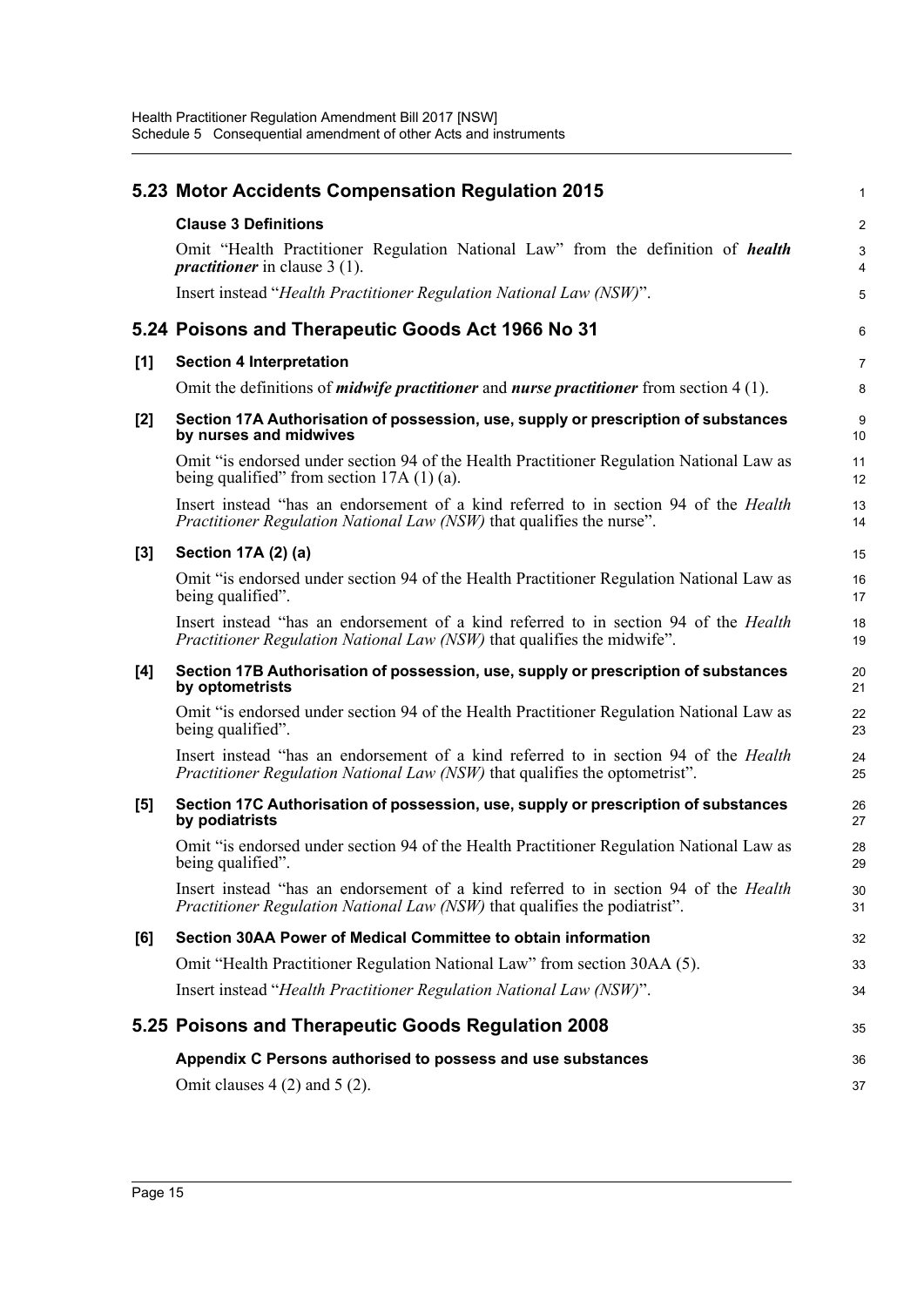|       |                                                                                                                                                                                     |     | 5.26 Private Health Facilities Act 2007 No 9                                                                                                                                                                                                                                                                                           | $\mathbf{1}$         |  |
|-------|-------------------------------------------------------------------------------------------------------------------------------------------------------------------------------------|-----|----------------------------------------------------------------------------------------------------------------------------------------------------------------------------------------------------------------------------------------------------------------------------------------------------------------------------------------|----------------------|--|
|       | <b>Section 39 Medical advisory committee</b>                                                                                                                                        |     |                                                                                                                                                                                                                                                                                                                                        |                      |  |
|       |                                                                                                                                                                                     |     | Omit "(each of whom holds general or specialist registration in the medical profession<br>under Part 7 of the Health Practitioner Regulation National Law)" from section 39 (1).                                                                                                                                                       | $\mathbf{3}$<br>4    |  |
|       |                                                                                                                                                                                     |     | Insert instead "within the meaning of the <i>Health Practitioner Regulation National Law</i><br>(NSW) (each of whom holds general or specialist registration in the medical profession)".                                                                                                                                              | 5<br>6               |  |
|       |                                                                                                                                                                                     |     | 5.27 Public Finance and Audit Act 1983 No 152                                                                                                                                                                                                                                                                                          | 7                    |  |
|       |                                                                                                                                                                                     |     | <b>Schedule 2 Statutory bodies</b>                                                                                                                                                                                                                                                                                                     | 8                    |  |
|       | Insert in alphabetical order:                                                                                                                                                       |     |                                                                                                                                                                                                                                                                                                                                        | 9                    |  |
|       |                                                                                                                                                                                     |     | Paramedicine Council of New South Wales                                                                                                                                                                                                                                                                                                | 10                   |  |
|       |                                                                                                                                                                                     |     | 5.28 Public Health Act 2010 No 127                                                                                                                                                                                                                                                                                                     | 11                   |  |
| [1]   | <b>Section 5 Definitions</b>                                                                                                                                                        |     |                                                                                                                                                                                                                                                                                                                                        | 12                   |  |
|       |                                                                                                                                                                                     |     | Insert in alphabetical order in section $5(1)$ :                                                                                                                                                                                                                                                                                       | 13                   |  |
|       |                                                                                                                                                                                     |     | <i>registered health practitioner</i> has the same meaning as it has in the <i>Health</i><br>Practitioner Regulation National Law (NSW).                                                                                                                                                                                               | 14<br>15             |  |
| [2]   |                                                                                                                                                                                     |     | Section 5 (1), definition of "skin penetration procedure"                                                                                                                                                                                                                                                                              | 16                   |  |
|       | Omit "a health practitioner registered under the Health Practitioner Regulation National<br>Law" from paragraph (a).                                                                |     |                                                                                                                                                                                                                                                                                                                                        |                      |  |
|       |                                                                                                                                                                                     |     | Insert instead "a registered health practitioner".                                                                                                                                                                                                                                                                                     | 19                   |  |
| $[3]$ | Section 100 Codes of conduct for non-registered health practitioners                                                                                                                |     |                                                                                                                                                                                                                                                                                                                                        |                      |  |
|       | Omit section 100 (1). Insert instead:                                                                                                                                               |     |                                                                                                                                                                                                                                                                                                                                        |                      |  |
|       | (1)                                                                                                                                                                                 |     | The regulations may prescribe codes of conduct for the provision of health<br>services by:                                                                                                                                                                                                                                             | 22<br>23             |  |
|       |                                                                                                                                                                                     | (a) | health practitioners who are not registered health practitioners<br>(including de-registered health practitioners within the meaning of<br>Division 3), and                                                                                                                                                                            | 24<br>25<br>26       |  |
|       |                                                                                                                                                                                     | (b) | registered health practitioners who provide health services that are<br>unrelated to their registration.                                                                                                                                                                                                                               | 27<br>28             |  |
| [4]   | <b>Section 101 Definitions</b>                                                                                                                                                      |     |                                                                                                                                                                                                                                                                                                                                        | 29                   |  |
|       | Omit the definitions of <i>de-registered health practitioner</i> and <i>interstate health registration</i><br><i>legislation</i> from section 101 (1).                              |     |                                                                                                                                                                                                                                                                                                                                        |                      |  |
|       | Insert in alphabetical order:                                                                                                                                                       |     |                                                                                                                                                                                                                                                                                                                                        |                      |  |
|       | de-registered health practitioner means a health practitioner whose<br>registration as a health practitioner is cancelled or is suspended under health<br>registration legislation. |     |                                                                                                                                                                                                                                                                                                                                        |                      |  |
|       |                                                                                                                                                                                     |     | <b>health registration legislation</b> means the Health Practitioner Regulation<br><i>National Law (NSW)</i> or the law of another State or Territory that provides for<br>the registration of health practitioners and includes any former law of a State<br>or Territory that provided for the registration of health practitioners. | 36<br>37<br>38<br>39 |  |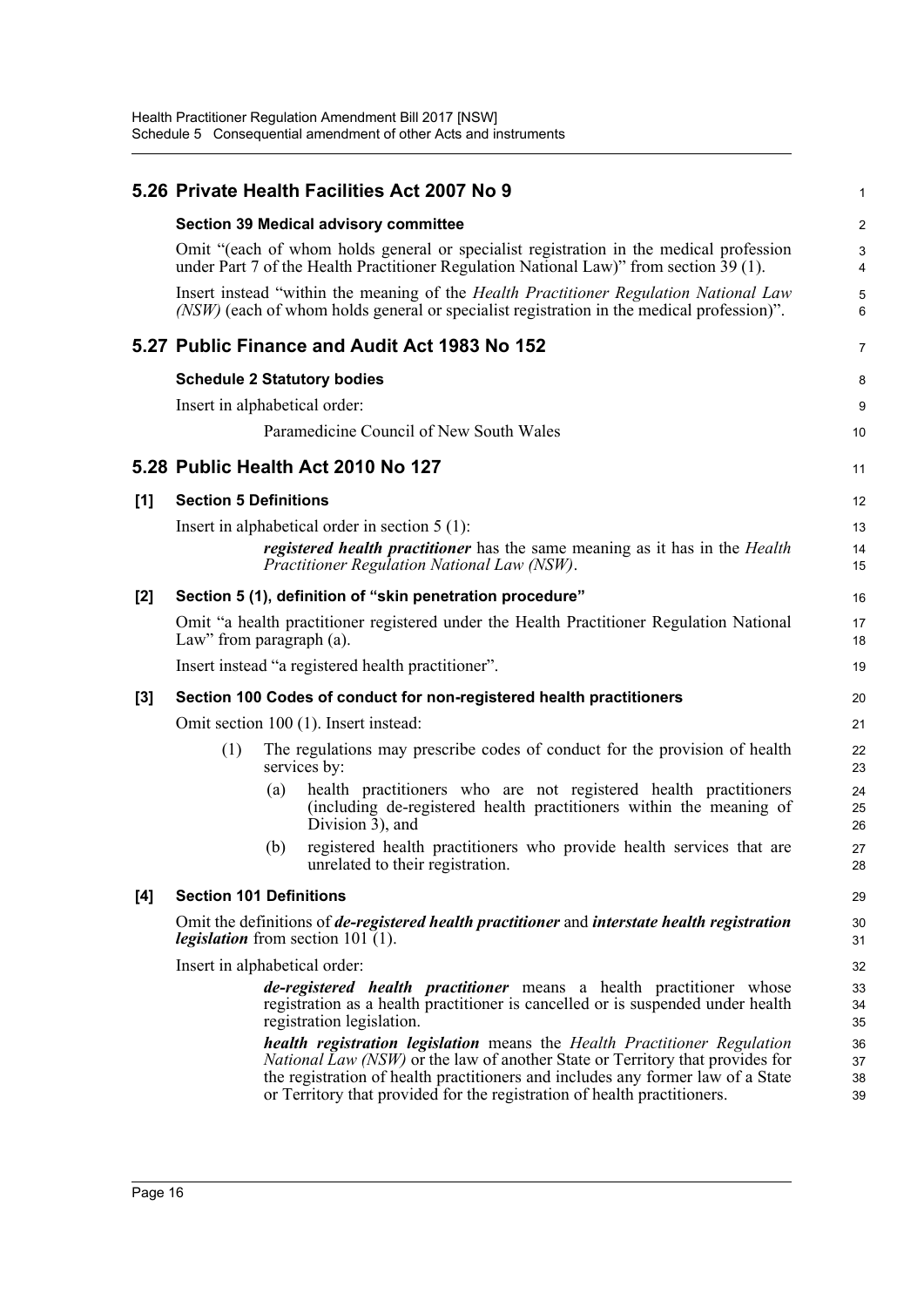| [5]   | <b>Section 101 (2)</b>                                                                                                                            |                                                                                                                                                                                             | $\mathbf{1}$            |  |
|-------|---------------------------------------------------------------------------------------------------------------------------------------------------|---------------------------------------------------------------------------------------------------------------------------------------------------------------------------------------------|-------------------------|--|
|       | Omit "the Health Practitioner Regulation National Law or interstate".                                                                             |                                                                                                                                                                                             |                         |  |
| [6]   | Sections 102 (1) and 103 (1)                                                                                                                      |                                                                                                                                                                                             | 3                       |  |
|       |                                                                                                                                                   | Omit "the Health Practitioner Regulation National Law or interstate" wherever occurring.                                                                                                    | $\overline{\mathbf{4}}$ |  |
|       |                                                                                                                                                   | 5.29 Public Health Regulation 2012                                                                                                                                                          | $\overline{5}$          |  |
| $[1]$ | Clause 93A Corresponding interstate prohibition order                                                                                             |                                                                                                                                                                                             |                         |  |
|       | Omit clause 93A (c). Insert instead:                                                                                                              |                                                                                                                                                                                             | $\overline{7}$          |  |
|       | (c)                                                                                                                                               | any order made under section 196 (4) of the Schedule to the <i>Health</i><br>Practitioner Regulation National Law Act 2009 of Queensland as it<br>applies as a law of a State or Territory, | 8<br>9<br>10            |  |
|       | (c1)                                                                                                                                              | any order made under section 196 (4) of the Schedule to the Health<br>Practitioner Regulation National Law (WA) Act 2010 of Western<br>Australia,                                           | 11<br>12<br>13          |  |
| $[2]$ |                                                                                                                                                   | Clause 99 Code of conduct for certain health practitioners                                                                                                                                  | 14                      |  |
|       | Omit "subject to the scheme for registration under the Health Practitioner Regulation<br>National Law" from clause 99 (a).                        |                                                                                                                                                                                             |                         |  |
|       | Insert instead "registered health practitioners within the meaning of the <i>Health Practitioner</i><br>Regulation National Law (NSW)".           |                                                                                                                                                                                             |                         |  |
| $[3]$ | Clause 99 (b)                                                                                                                                     |                                                                                                                                                                                             | 19                      |  |
|       | Omit "health practitioners who are registered under the Health Practitioner Regulation<br>National Law for the provision of health services and". |                                                                                                                                                                                             |                         |  |
|       | Insert instead "registered health practitioners within the meaning of the <i>Health Practitioner</i><br>Regulation National Law (NSW)".           |                                                                                                                                                                                             |                         |  |
| [4]   | <b>Schedule 3 Code of conduct</b>                                                                                                                 |                                                                                                                                                                                             | 24                      |  |
|       | National Law" from clause 2 (a).                                                                                                                  | Omit "subject to the scheme for registration under the Health Practitioner Regulation                                                                                                       | 25<br>26                |  |
|       | Insert instead "registered health practitioners within the meaning of the <i>Health Practitioner</i><br>Regulation National Law (NSW)".           |                                                                                                                                                                                             |                         |  |
| [5]   | Schedule 3, clause 2 (b)                                                                                                                          |                                                                                                                                                                                             | 29                      |  |
|       | Omit "health practitioners who are registered under the Health Practitioner Regulation<br>National Law for the provision of health services and". |                                                                                                                                                                                             |                         |  |
|       | Insert instead "registered health practitioners within the meaning of the <i>Health Practitioner</i><br>Regulation National Law (NSW)".           |                                                                                                                                                                                             |                         |  |
| [6]   | Schedule 3, clause 6, note                                                                                                                        |                                                                                                                                                                                             |                         |  |
|       | Law" from paragraph (a).                                                                                                                          | Omit "a health practitioner registered under the Health Practitioner Regulation National                                                                                                    | 35<br>36                |  |
|       |                                                                                                                                                   | Insert instead "a registered health practitioner".                                                                                                                                          | 37                      |  |
|       |                                                                                                                                                   |                                                                                                                                                                                             |                         |  |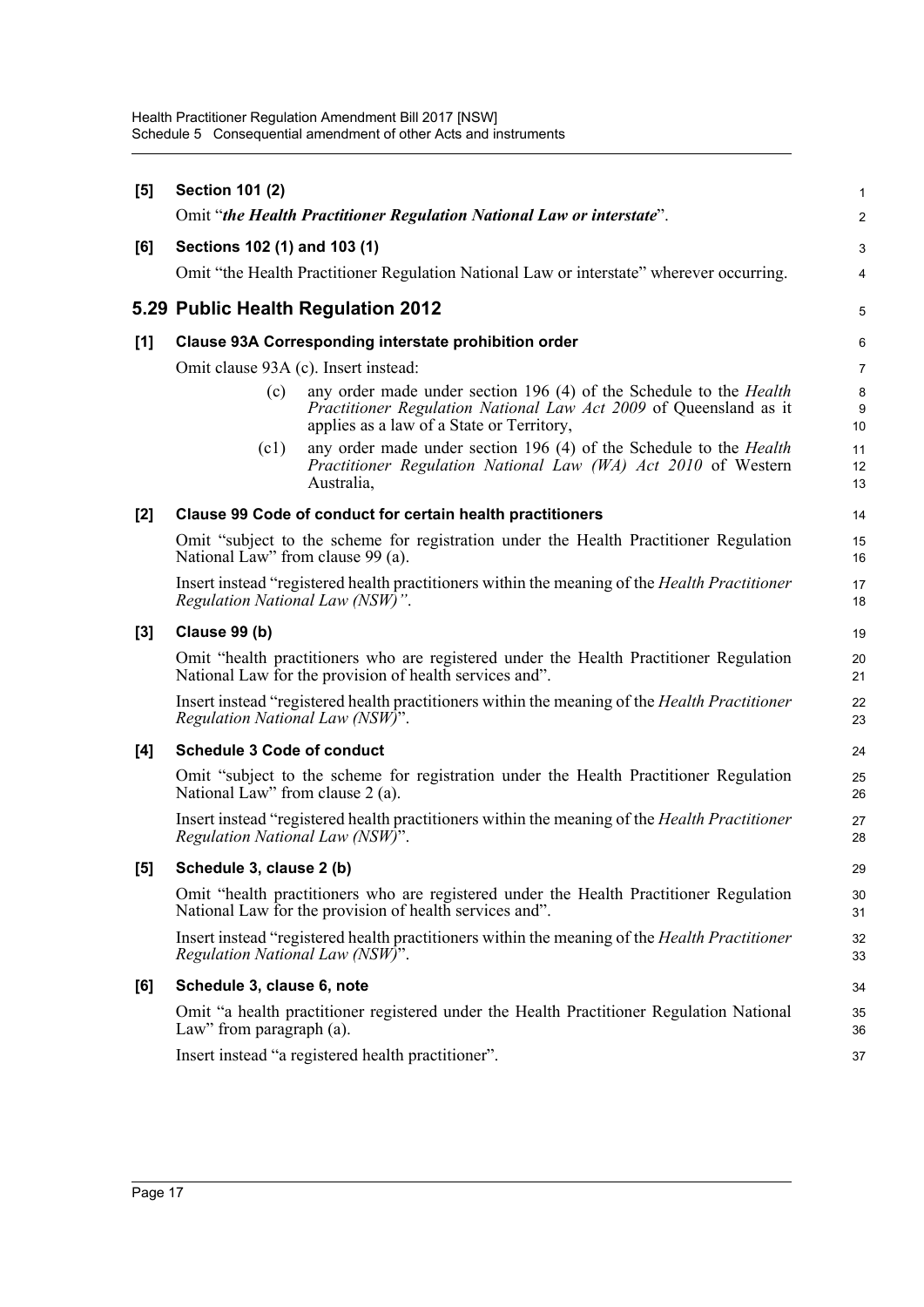| [7]   | Schedule 3, clause 18 (1)                                                                                                                                                      |            |                                                                                                                                                                                                                                                                                                                                                                                                                        | 1                                                 |  |
|-------|--------------------------------------------------------------------------------------------------------------------------------------------------------------------------------|------------|------------------------------------------------------------------------------------------------------------------------------------------------------------------------------------------------------------------------------------------------------------------------------------------------------------------------------------------------------------------------------------------------------------------------|---------------------------------------------------|--|
|       | Omit the subclause. Insert instead:                                                                                                                                            |            |                                                                                                                                                                                                                                                                                                                                                                                                                        |                                                   |  |
|       | (1)                                                                                                                                                                            | appliance. | A health practitioner must not sell or supply an optical appliance (other than<br>cosmetic contact lenses) to a person unless he or she does so in accordance<br>with a prescription from a person lawfully authorised to prescribe the optical<br>Note. See section 122 of the Health Practitioner Regulation National Law (NSW) for<br>the persons who can lawfully prescribe optical appliances in New South Wales. | 3<br>4<br>5<br>$\boldsymbol{6}$<br>$\overline{7}$ |  |
|       |                                                                                                                                                                                |            |                                                                                                                                                                                                                                                                                                                                                                                                                        | 8                                                 |  |
| [8]   |                                                                                                                                                                                |            | Schedule 3, clause 18 (5), definition of "optical appliance"<br>Omit "Health Practitioner Regulation National Law".                                                                                                                                                                                                                                                                                                    | 9<br>10                                           |  |
|       |                                                                                                                                                                                |            | Insert instead "Health Practitioner Regulation National Law (NSW)".                                                                                                                                                                                                                                                                                                                                                    | 11                                                |  |
|       |                                                                                                                                                                                |            | 5.30 Radiation Control Regulation 2013                                                                                                                                                                                                                                                                                                                                                                                 | 12                                                |  |
| [1]   | Clause 11 Exemptions from radiation user licensing requirements for dental<br>profession in relation to use of certain radiation apparatus                                     |            |                                                                                                                                                                                                                                                                                                                                                                                                                        |                                                   |  |
|       |                                                                                                                                                                                |            | Omit clause $11(1)(a)$ . Insert instead:                                                                                                                                                                                                                                                                                                                                                                               | 15                                                |  |
|       |                                                                                                                                                                                | (a)        | is a dentist, a dental therapist, a dental hygienist or an oral health<br>therapist, and                                                                                                                                                                                                                                                                                                                               | 16<br>17                                          |  |
| $[2]$ | Clause 11 (2) (a)                                                                                                                                                              |            |                                                                                                                                                                                                                                                                                                                                                                                                                        | 18                                                |  |
|       |                                                                                                                                                                                |            | Omit the paragraph. Insert instead:                                                                                                                                                                                                                                                                                                                                                                                    | 19                                                |  |
|       |                                                                                                                                                                                | (a)        | is a student within the meaning of the Health Practitioner Regulation<br><i>National Law (NSW)</i> in the dental profession, and                                                                                                                                                                                                                                                                                       | 20<br>21                                          |  |
|       |                                                                                                                                                                                |            | 5.31 Veterinary Practice Act 2003 No 87                                                                                                                                                                                                                                                                                                                                                                                | 22                                                |  |
|       | <b>Section 4 Definitions</b>                                                                                                                                                   |            |                                                                                                                                                                                                                                                                                                                                                                                                                        |                                                   |  |
|       | Omit "a person registered in a health profession under the Health Practitioner Regulation<br>National Law" from the definition of <i>health practitioner</i> in section 4 (1). |            |                                                                                                                                                                                                                                                                                                                                                                                                                        |                                                   |  |
|       |                                                                                                                                                                                |            | Insert instead "a registered health practitioner within the meaning of the <i>Health</i><br>Practitioner Regulation National Law (NSW)".                                                                                                                                                                                                                                                                               | 26<br>27                                          |  |
|       |                                                                                                                                                                                |            | 5.32 Victims Rights and Support Regulation 2013                                                                                                                                                                                                                                                                                                                                                                        | 28                                                |  |
|       | <b>Clause 4 Definitions</b>                                                                                                                                                    |            |                                                                                                                                                                                                                                                                                                                                                                                                                        |                                                   |  |
|       |                                                                                                                                                                                |            | Omit "who holds general registration under the Health Practitioner Regulation National<br>Law to practise as a psychologist" from the definition of <i>specialist counsellor</i> .                                                                                                                                                                                                                                     | 30<br>31                                          |  |
|       |                                                                                                                                                                                |            | Insert instead "who is a psychologist".                                                                                                                                                                                                                                                                                                                                                                                | 32                                                |  |
|       |                                                                                                                                                                                |            | 5.33 Work Health and Safety Act 2011 No 10                                                                                                                                                                                                                                                                                                                                                                             | 33                                                |  |
|       | <b>Section 4 Definitions</b>                                                                                                                                                   |            |                                                                                                                                                                                                                                                                                                                                                                                                                        |                                                   |  |
|       |                                                                                                                                                                                |            | Omit "registered under" from the definition of <i>medical treatment</i> .                                                                                                                                                                                                                                                                                                                                              | 35                                                |  |
|       |                                                                                                                                                                                |            | Insert instead "within the meaning of".                                                                                                                                                                                                                                                                                                                                                                                | 36                                                |  |